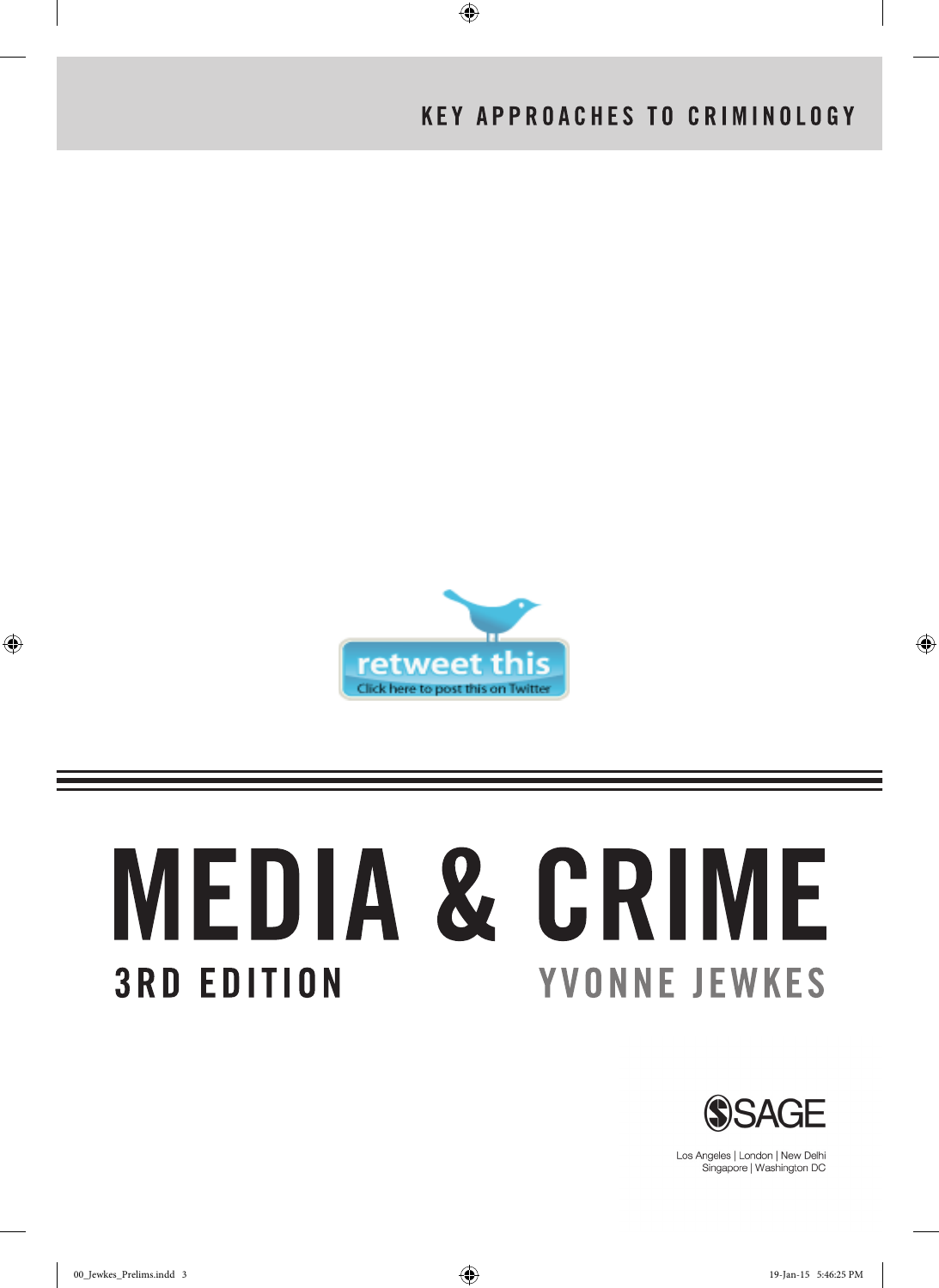# Crime Films and Prison Films

7

 $\bigoplus$ 

| <b>CHAPTER CONTENTS</b>                                            |     |
|--------------------------------------------------------------------|-----|
| The appeal of crime films                                          | 195 |
| The crime film: masculinity, autonomy, the city                    | 197 |
| The 'prison film'                                                  | 201 |
| The prison film and the power to reform?                           | 203 |
| The documentary                                                    | 205 |
| Documentary as ethnography                                         | 206 |
| The remake                                                         | 210 |
| The Taking of Pelham One Two Three and The Taking of<br>Pelham 123 | 211 |
| <b>Discussion</b>                                                  | 214 |
| <b>Concluding thoughts</b>                                         | 216 |
| Summary                                                            | 218 |
| <b>Study questions</b>                                             | 218 |
| <b>Further reading</b>                                             | 219 |

 $\bigoplus$ 

 $\bigoplus$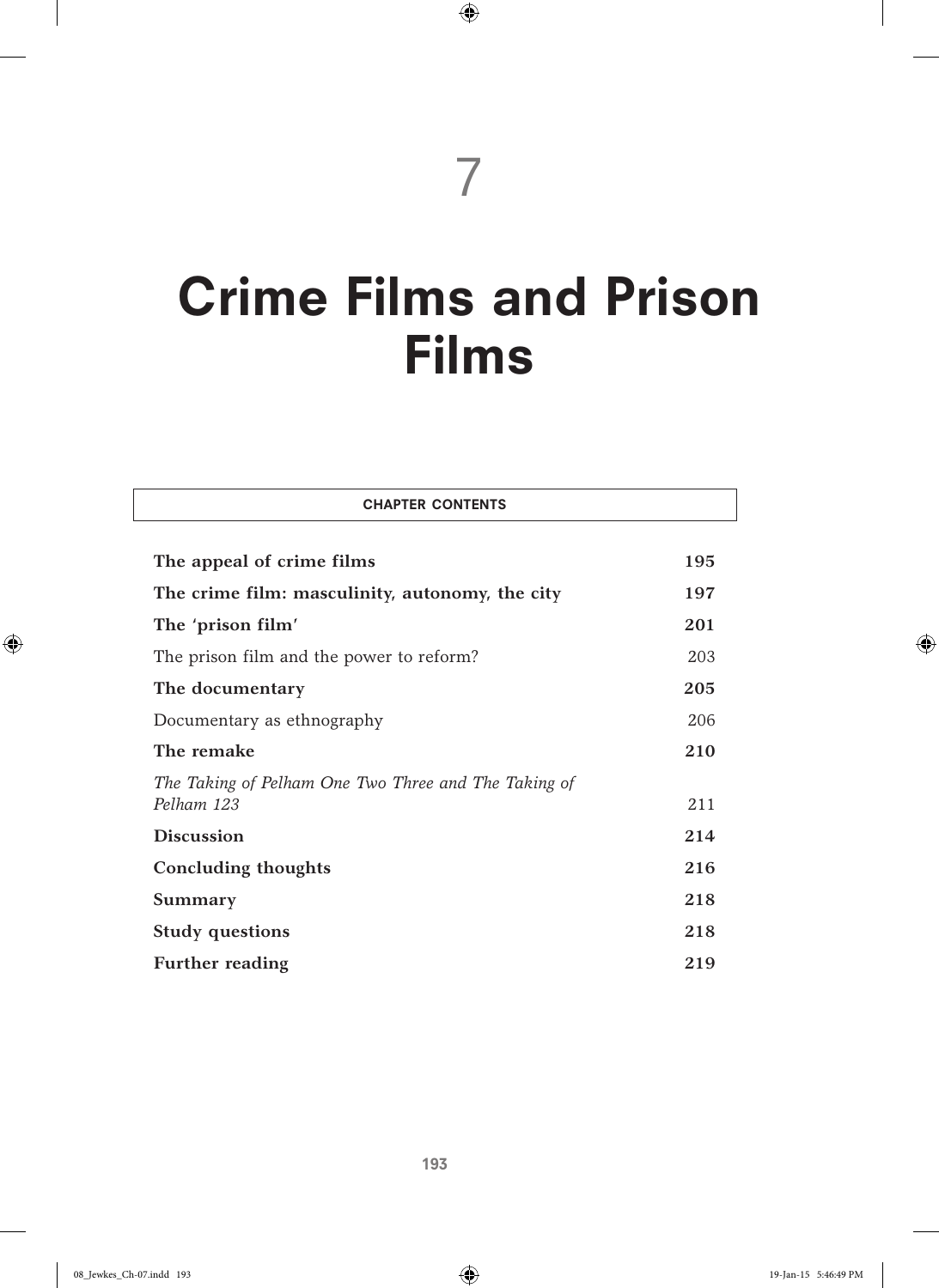#### 194 media & crime media & crime

 $\textcircled{\scriptsize{*}}$ 

# OVERVIEW

Chapter 7 provides:

- A consideration of the enduring appeal of crime films.
- A discussion of some of the most popular crime film genres including cop films, private eye movies, the Western, pirate films, gangster movies and the gritty British crime film.
- An analysis of some of the main themes which commonly emerge within these genres, with a particular focus on the various forms of masculinity represented in crime films.
- A discussion of the prison in cinema, its role as allegory and its relationship to penal reform.
- A consideration of the documentary film.
- An exploration of what 'remakes' of classic crime films can tell us about changing cultural attitudes to crime and justice, using The Taking of Pelham 123 as a case study.

# KEY TERMS

- audience
- catharsis
- crime film
- documentary
- film noir
- genre
- masculinity
- narrative arc
- prison film
- realism
- remakes

The *crime film* is arguably the most enduring of all cinematic *genres* which makes writing this chapter somewhat daunting. Where does one start and finish with a subject as vast as 'crime film'? What to include and what to miss out? How to condense into a single chapter movies as diverse as *Bullitt* (1968) and *Batman* (1989), *Murder on the Orient Express* (1974) and *Midnight Express*  (1978), *Some Like It Hot* (1959) and *Heat* (1995), *Tightrope* (1984) and *Man On Wire* (2008), or *Pirates of the Caribbean: the Curse of the Black Pearl* (2003) and *Captain Phillips* (2013)? The answer is that it is impossible. The 'crime film' incorporates and underpins an array of better-known genres including copsand-robbers, the gangster film, the pirate movie, the Western, the private eye film, the classic 'whodunnit', the heist movie, anime and *film noir* and, ultimately, all this chapter can do is to introduce the reader to a few ideas and encourage further reading and watching. The chapter discusses crime films, *prison films*, documentaries and '*remakes*', and will largely focus on those films that have enjoyed significant commercial success. This highly selective

⊕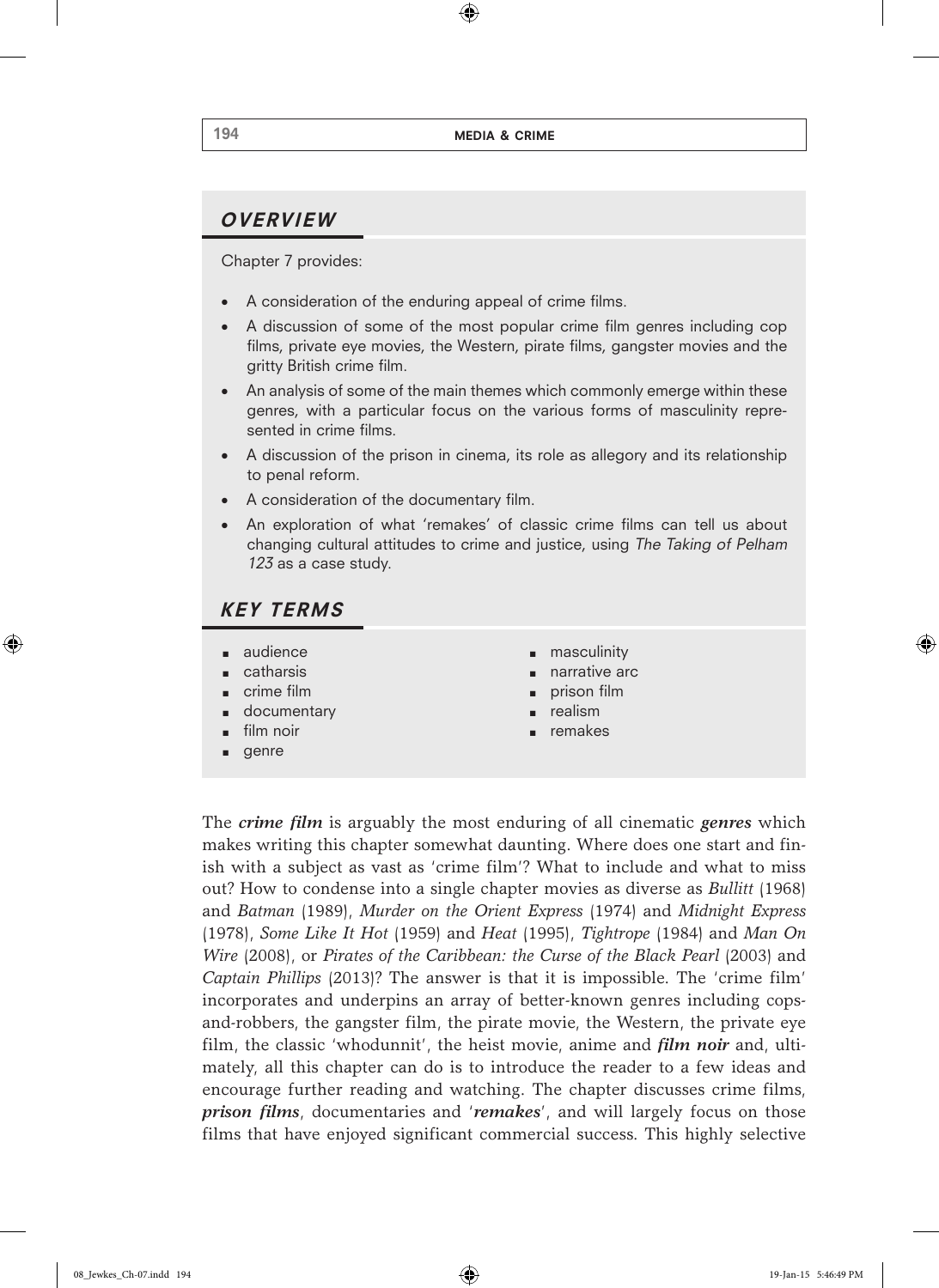⊕

and deliberately populist stance is in contrast to other criminological treatments of film which aim to cover 'the best and most important crime films and avoid the worst and most trivial' (Rafter, 2000: 7), and/or which try to say *something* (however pithy) about every film that can be included within a particular genre for fear that some pedant will shout 'but what about …?'. This chapter simply hopes to raise some interesting but exploratory issues about a handful of somewhat randomly selected films which tie in to some of the themes raised elsewhere in this volume.

# The appeal of crime films

First of all, though, it is instructive to ask the question: what accounts for the enduring popularity of the crime film? Generally such movies will centre on a criminal, a victim and an avenger (Leitch, 2002) and the similarities, differences and interactions between these adversaries usually constitute an exciting and tension-building dynamic. Another possible reason for their attraction is that they incorporate elements which appeal to the audience's own antisocial or deviant tendencies or to their ambivalence toward the police and other authorities; hence the number of incompetent or corrupt cops and judges we encounter in movies. We sometimes find ourselves empathizing with the villain rather than the good guy and even the most depraved offenders can be attractive and charismatic in the movie world (Anthony Hopkins' portrayal of serial killer Hannibal Lecter in the 1991 film *The Silence of the Lambs*, for example). In cinema, activities which in real life are often grubby, mundane or quite administrative – such as organized crime – are given an aura of mystery, glamour and recklessness. Some film-makers and critics maintain that crime film is cathartic; it allows audiences to live out their normally suppressed deviant fantasies in a vicarious but harmless manner and gives them a glimpse of other worlds (from the old-fashioned casino to the courtroom) that may be unknown to them in the real world. In some cases, film may illuminate worlds that are not just unknown but unknowable to many viewers. Films about prisons and the Mafia are two examples of subjects that are surrounded in myth; hidden societies that fascinate and intrigue. Curiously, then, the mediated version of these worlds is better known to most people than the reality, and many individuals who do enter these realms may have expectations of them that come straight from the movies – and may even adopt personas or modes of behaviour in imitation of characters from films (Jewkes, 2002; Larke, 2003; Fiddler, 2007; Parker, 2009b).

*Audiences* may also achieve *catharsis* through the conversion of potentially unbearable social anxieties into entertainment, as latent moral panics are

♠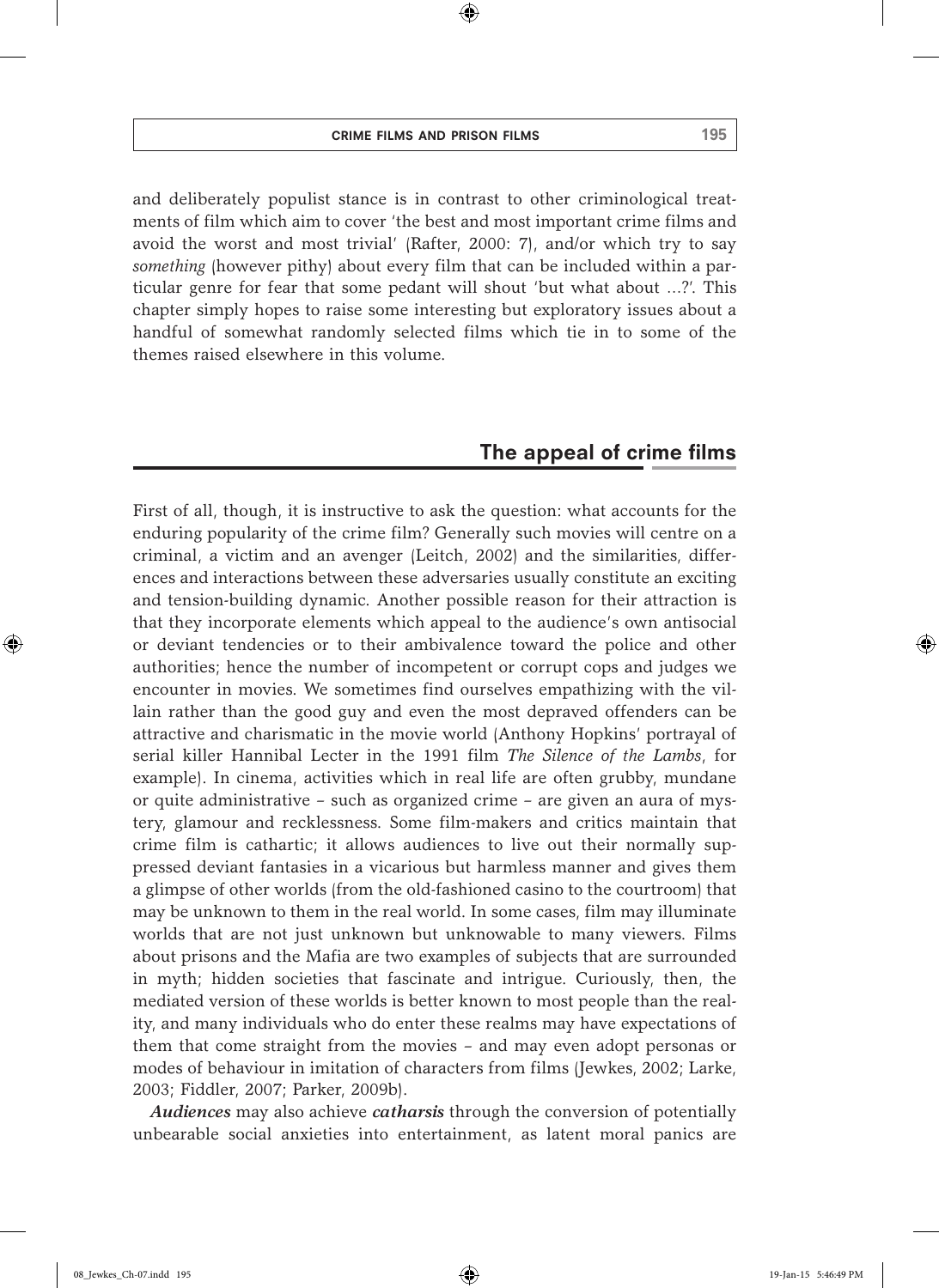#### 196 media and the media of the MEDIA & CRIME

⊕

scaled down from the global to the subcultural and threats as diverse as terrorism, invading aliens and natural disasters are vanquished by charismatic heroes within the comfortably generic lines of the crime film (Leitch, 2002). Alternatively, as noted in Chapter 1, the media's inclination to make all audience members equal in their potential 'victimness', may result in an obsessive fascination with such narratives. Consequently, like all other media, films may represent an hysterical replaying of the possibility of being a victim and staving it off (Osborne, 1995). Or perhaps crime films appeal simply because they permit closure: they reassure us that criminal behaviours *can* be explained and that serious offences *can* be solved. They offer immutable definitions of the 'crime problem' and guide our emotional responses to it (Rafter, 2007).

While much of the appeal lies in the thrill inherent in most crime film genres – the pursuit of the 'baddie', the high-speed car chase, the casual violence, the clever build-up of tension, or whatever – these scenes are often little more than set pieces which would leave the audience disappointed and unfulfilled if left out. Many crime films have a limited *narrative arc* and are relatively predictable in terms of their structure, storyline and dialogue. For example, the 23-part *James Bond* series succeeds in being a multi-million dollar global franchise, as well as a very British institution, partly by virtue of its sheer formulaic-ness. While Daniel Craig's 007 is a darker and more violent character than Bond as played by Pierce Brosnan or Roger Moore, it is only his new-found sensitivity to (some) women – and, much to some fans' chagrin, his blond hair – that differentiate him from the first incarnation of Bond played by Sean Connery in 1962. While the production team behind Bond have had to respond to the rapid-fire camerawork and impressive stunts that showcase Jason Bourne, the decision to continue with the tried-and-tested formula of 007 movies also suggests that the franchise is impervious to the ideas of different directors (there have been ten directors so far). Both Steven Spielberg and Quentin Tarantino are reported to have wanted to direct a Bond film, perhaps thinking they could bring something fresh and personal to the franchise. They may have been rejected precisely because something new is not considered desirable.

To take another example, gangster or 'mob' movies usually have a structure formed, in part, by the obsession with rules that is fundamental to the genre. Based on unquestioning loyalty to the 'family', honouring one's debts to each other, and regarding the 'godfather' or gang leader with a mixture of fear and respect, the group is constituted as the supreme social authority and, while the rules are frequently broken, with double-crossing and dealing providing much of the pace and anticipation of the genre (as well as underlining the message that crime doesn't pay), the social structure and unshakeable authority of the gangster family remains intact. Moreover, there is a strong, recognizable lineage that takes us from the gangster movies of the 1920s and 1930s through *The Godfather Trilogy* (1972, 1974, 1990) and *Goodfellas* (1990) to Guy Ritchie's parodic *Lock,*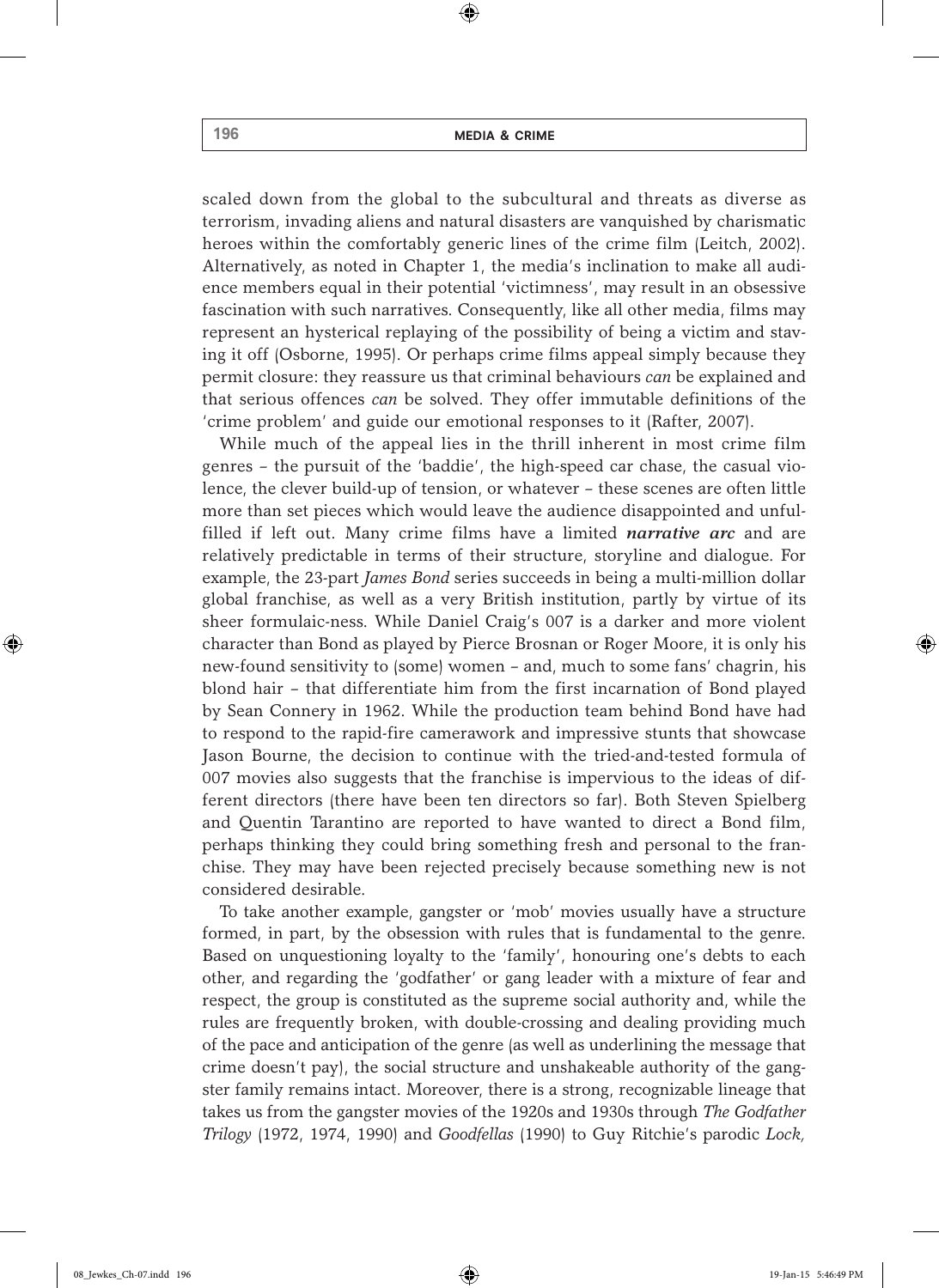⊕

*Stock and Two Smoking Barrels* (1998) and Quentin Tarantino's even more stylized pastiches of gangsterdom in *Reservoir Dogs* (1991) and *Pulp Fiction* (1994). We understand each by reference to the others and it is partly the audience's assured familiarity with the codes and conventions of the genre that accounts for their continuing success (Langford, 2005). Finally, the message that crime doesn't pay also frequently underpins movies based on real-life stories – for example *Blow* (2001), *The Krays* (1990) and *Goodfellas* (1990) – even if they have spent the best part of two hours demonstrating quite graphically that it does.

#### The crime film: masculinity, autonomy, the city

The pleasing familiarity of a formula also extends to cinematic themes. Indeed, what strikes me as I start to reflect on the topic is that there are a small number of key premises and characterizations that shape many crime movies. One theme that appears to run through all crime genres is a particular type of 'manliness'; a rugged *masculinity* that combines with heroic agency (Sparks, 1996) to form a self-confident and self-reliant protagonist. The 'tough guy' has been a staple of cinema since the first gangster movies were produced in the late 1920s and early 1930s. Exemplified by characters such as Tony Camonte in *Scarface* (1932; remade in 1983) and Tom Powers in *The Public Enemy* (1931), strong heroes (even if engaged in illegal activities) held huge appeal for American audiences in the Depression era who were disenchanted by authority and wanted to take control of their lives (Leitch, 2002).

Since that time, crime films have presented an archetype of individualistic masculinity set against larger forces, whether the wide expanse of the high seas or cattle plains (and the primitives who inhabit these territories), or the formal, occupational organizations and structures that contain and curtail their individual autonomy and maverick tendencies. For example, *cop films* (let us use *Dirty Harry* as an archetype) are dominated by the loner who battles against the bureaucracy and incompetence of their own police department, or at least refuses to play by the rules (Carrabine, 2009). In addition to being obsessive and isolated at work, the American cop usually has a private life which is deviant, dysfunctional or nonexistent and his lonely isolation has been described as 'the most immutable of all the genre's conventions' (Leitch, 2002: 222). The *gangster movie* reveals the 'fantasy of a secret society with masculine rituals' (Larke, 2003: 128) and the 'Godfather' is surely the alpha male of the film world. The *pirate film* – from the swashbuckling epics of the first half of the 20th century that showcased matinee idols such as Errol Flynn and Tyrone Power, to the recent *Pirates of the Caribbean* series starring Johhny Depp – has been characterized as 'a man fighting for the right in a world that does not

♠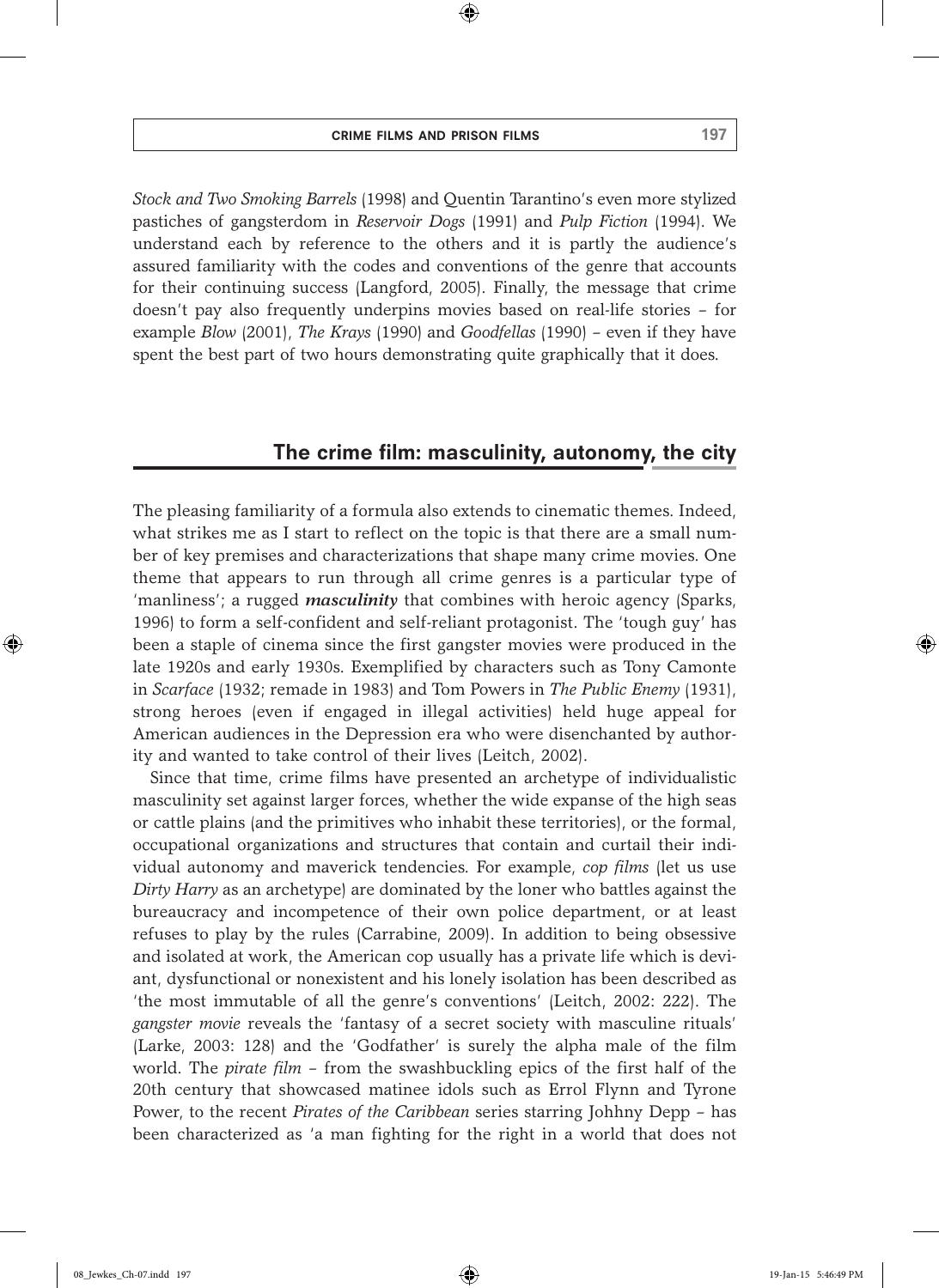#### 198 media & crime media & crime

 $\textcircled{\scriptsize{*}}$ 

understand the right as he sees it' (Parish, 1995: 3, cited in Parker, 2009a: 174). The freedom, solitude and resourcefulness evoked in the *Western* appears to have a near universal appeal to men and boys: 'it's fair to say that in the minds of many men, even if only for fleeting moments, there's a hankering to be as free and rugged, as engaging and boisterous, as hardworking, daring and independent, as truly American, as the cowboy' (Hassrick 1974: 139; cited in Parker, 2011). The *heist movie* is about the masculine pursuit of professionalism and perfection – the 'perfect crime' – at the expense of domestic and familial ties (Rayner, 2003). More complex is the *film noir*, which may be read as a definition and defence of masculinity as the hard-boiled hero grapples with 'the dangers represented by the feminine – not just women in themselves but also any non-"tough" potentiality of his own identity as a man' (Leitch, 2002: 72; see also Krutnik*,* 1991). In short, the hero embodies a charismatic, self-contained, hyper-masculinity. He may be unusual, unpleasant even, but he is always a 'complete man' (Chandler, 1944: cited in Sparks, 1996).

The private eye – who often appears in film noir – is sometimes described as the urban cowboy of the screen and, once again masculinity is a defining feature:

The popular image of the private eye has less to do with his idealized, often obsessive professionalism, however, than with his masculinity. Far more than films about police detectives or amateur detectives, [private eye] films regard detective work as a test of what Frank Krutnik calls the private eye's 'selfsufficient phallic potency'. This convention is so deeply ingrained in private eye films that it is hard to appreciate how arbitrary and strange it is … there is no reason to assume that testosterone ought to be a prerequisite for the job. (Leitch, 2002: 197)

Leitch goes on to explain that the genre's celebration of masculinity is exemplified by *The Maltese Falcon* (1941) in which the private eye hero, Sam Spade, is pitched against a voracious femme fatale and three men clearly characterized as homosexuals. Spade is thus 'admirably, heroically masculine' precisely because he is not female and not gay: hence the private eye's manliness must constantly be confirmed through conflicts with asexual or bisexual characters – or more often with female or gay male characters – whom the film leaves 'demystified, disempowered, defeated and dehumanized' (Leitch, 2002: 198).

That is not to say that all cinematic heroes are the same or even that their (hetero)sexuality is as clearly defined as Leitch's description suggests; crime films permit a wide variety of masculinities within a diverse array of settings and narratives (Sparks, 1996). In fact Davies and Smith (1997: 19) go so far as to suggest that since the late 1980s representations of white males as domesticated, feminized or paternal have dominated film genres to such a degree that it is only in the films of Quentin Tarantino that 'macho masculinity' (which we might characterize as violent and uncompromising, although always underpinned by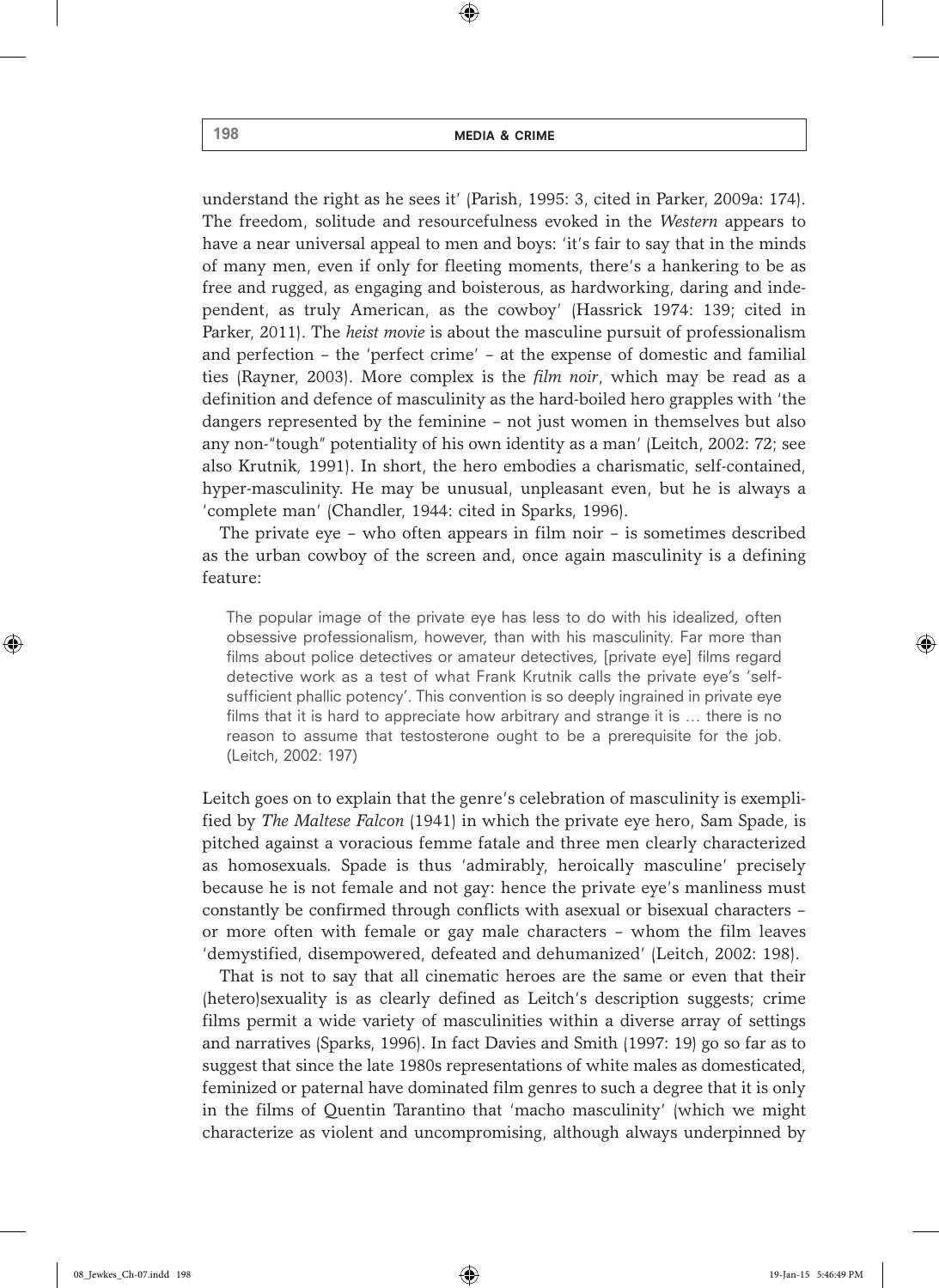⊕

wit and humour) remains intact. This seems an overstatement and one that overlooks both that even 'macho masculinity' can have many facets. It is also worth remembering that some of Tarantino's regular cast members have taken a Tarantino-esque version of masculinity into other roles, as the discussion below of John Travolta's character in *The Taking of Pelham 123* will illustrate. Furthermore, hyperbolized representations of masculinity may be cyclical: Sparks observes that the exaggerated muscularity of Schwarzenegger, Stallone, and their ilk in the cinema of the late 1980s and 1990s may have been in reaction to instabilities in notions of masculine gender identities at the time, i.e. the domesticated, feminized and paternal roles that Davies and Smith refer to. But since that time we have seen a new type of hero emerge, personified by *The Bourne Identity* (2002) and its sequels. While undeniably an action hero, actor Matt Damon has said of his character; 'Bourne is about authenticity, not fashion, frippery and style. He's about essence and, unlike Bond, you'd never see him watching a girl coming out of the sea with a bikini on. There's none of those old-fashioned macho attitudes' (*Telegraph*, 11 August 2007).

Ironically, Bourne might not be directing his gaze at the near-naked female form but it seems that it is not just representations of women which are erotically charged in mainstream cinema. The appeal – to men rather than women – of the muscular physiques of Stallone and Schwarzenegger are summed up by Sparks, following Laura Mulvey, as a 'narcissisitic identification of the male spectator with images of mastery and omnipotence' (Sparks, 1996: 352). To these former action heroes we might add Daniel Craig as James Bond in *Casino Royale* (2006) emerging from the sea in his swimming trunks in a pastiche of the iconic moment in *Dr No* (1962) where Ursula Andress steps from the sea in a white bikini, and Johnny Depp as camp pirate Jack Sparrow in the *Pirates of the Caribbean* series who embodies the male beauty and joyous love of adventure that marked the classic pre-war films about outlaws and pirates and was intended to appeal to men and women equally (Parker, 2009a).

It is also not the case that there is no female counterpart to the masculine hero; there are, of course, examples of women leads in Westerns (*Calamity Jane*, 1953), cop films (*Blue Steel*, 1989; *Fargo*, 1996), assassin movies (*Nikita*, 1990; *Kill Bill Vols. I and II*, 2003 and 2004), films about serial killers (*Monster*, 2003), pirate films (*Cutthroat Island*, 1995), films about outlaws (*Bonnie and Clyde*, 1967), buddy/road movies (*Thelma and Louise*, 1991), and 'girls-withguns' (for example in countless Japanese anime films – and films starring Angelina Jolie), but they are anomalies. For Martin Parker, these heroines are interesting, and might be celebrated as examples of a feminist politics, but this is largely because there are so few examples of women in these genres, and he notes that, in the main, women are still portrayed in fairly predictable ways:

The suffering housewife, the raped hostage, the accomplice in love, the golden hearted prostitute and so on. Women usually only make sense in relation to men,

♠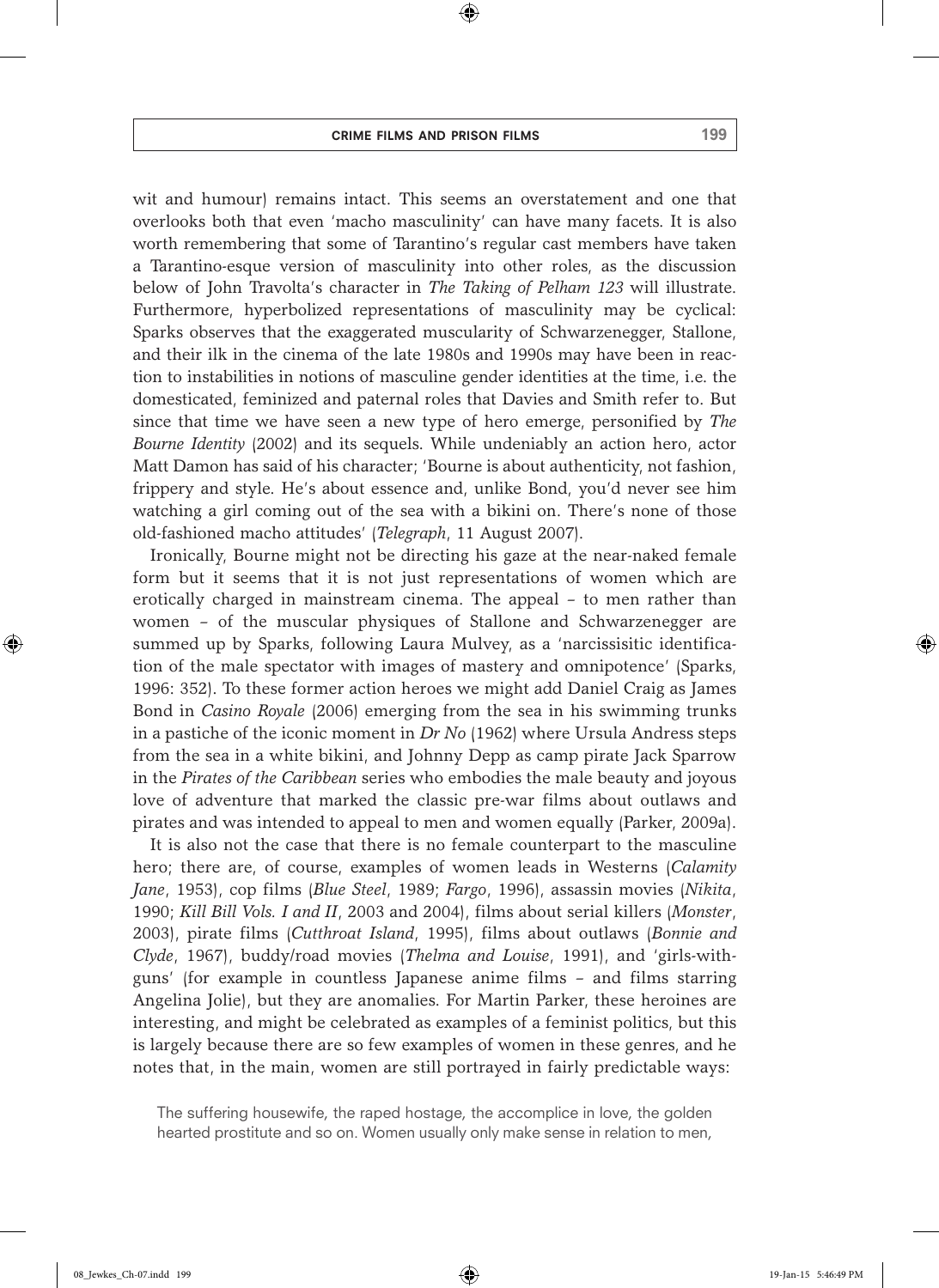### 200 **MEDIA & CRIME**

 $\textcircled{\scriptsize{*}}$ 

and are found in homes, towns and gardens, looking after men, yearning for men, being wounded by men. The Western director Budd Boetticher put it neatly (though without any obvious irony) when he suggested that a woman's job … is to react. 'In herself she has no significance whatsoever'. (Parker, 2009a)

Bob Connell – who popularized the term 'hegemonic masculinity' – concurs, arguing that while there is 'a bewildering variety of traits considered characteristic of women' (1987: 183), there is no superordinate version of femininity which is deemed more structurally powerful than others. *All* versions of femininity are subordinate to the patriarchal power of men.

Although hard to pin down as a 'genre' there is a particular type of crime film which has emerged since the mid-1990s (but whose lineage can be traced right back to films like the 1947 classic *Brighton Rock*), which combines masculinity, violence, class, race and nostalgia in a form that is immediately recognizable and unmistakeably British. Tending to lack the gloss, the special effects and (not unrelatedly) the big budget of their Hollywood counterparts, the 'crimes' in these crime films include heroin use (*Trainspotting*), football hooliganism (*The Firm*; *The Football Factory*), gangster violence (*Lock, Stock and Two Smoking Barrels*; *Sexy Beast*) and crimes too complex to describe in a few words (*Shallow Grave*). What they have in common is a dark humour, a grittiness, and a presupposition that the audience will have – or at least recognize – shared popular cultural experiences. Although the violence may be casual and brutal ('more potent than sex and drugs put together', as the four male leads in *The Football Factory* put it) it is usually set against a backdrop and soundtrack designed to elicit pangs of nostalgia in the audience. To take an example, *This is England* (2006), is set in Margaret Thatcher's Britain of 1983, and is largely based on the director Shane Meadows' own experiences as a youngster. Facing the prospect of a long and lonely summer break from school, 12-year-old Shaun (Thomas Turgoose) runs into a group of amiable skinheads, one of whom – Woody – takes Shaun under his wing and introduces him to the wonders of Ben Sherman shirts, Doc Martin boots, Ska music, male friendship and girls. With skinhead uniform and newly shaved head, Shaun enjoys the feeling of belonging that the group provides; that is, until Combo comes out of prison and returns to the gang. Older than the others, Combo is a racist, militant psychotic who divides the group and draws the young Shaun into a murky world of nationalism and racist violence which eventually leads to the savage beating of Milky, the only black skinhead in the gang. The film is set against a backdrop of the Falklands War in which Shaun's soldier father was killed, and reflects a time of mass unemployment and casual racism that is becoming politicized and organized. The pain of losing the father he idolized and the exhilaration of being part of a gang and feeling accepted by older and more knowing peers is sensitively handled by the director and cast. *This is England* manages, at one and the same time, to be gritty *and* romantic.

♠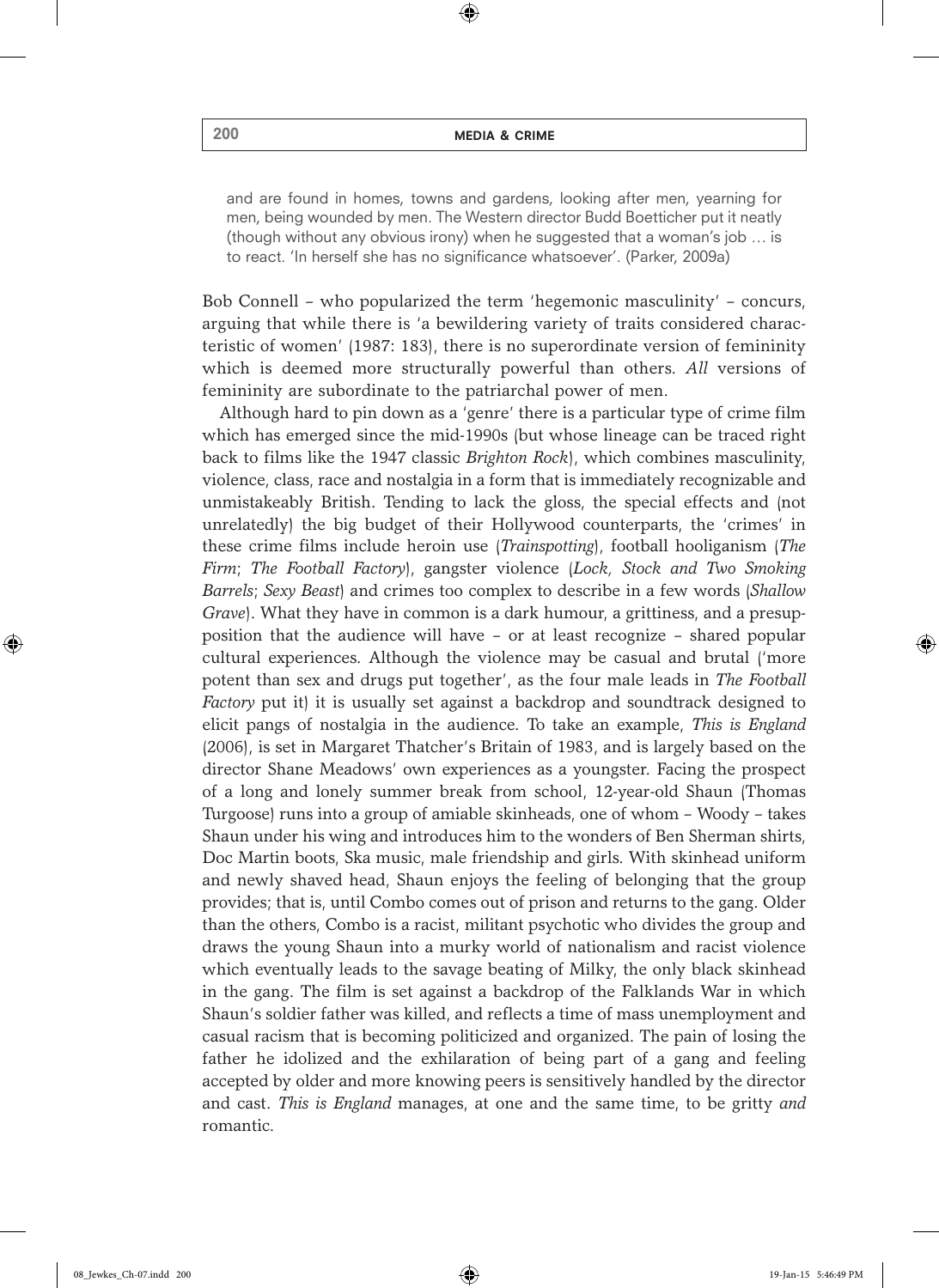⊕

In most of the British films mentioned, location is important in conveying the inner emotions and motivations of the characters. For Shaun in *This is England*, the grimness of growing up in a coastal town in the north of England is captured in the brutal architecture of the estate on which he lives and the bleakness of the North Sea where, in disillusionment, he throws the Union Flag at the end of the film. Both *Trainspotting* and *Shallow Grave* are set in Edinburgh but largely filmed in Glasgow, where the rather austere Georgian architecture lends both films a mordant quality perfectly suited to the graphic scenes that unfold. Hollywood has also produced numerous films where the location is an important signifier of the dark motives of the characters. The 1990s saw the emergence of postmodern fables offering a nightmare vision of middle America. Epitomised by David Lynch's *Blue Velvet* (1986), these portrayals 'mingled cloyingly saccharine glimpses' of small-town America with 'horrific revelations about its psychosexual underside' (Leitch, 2002: 48). In some films the location becomes almost a character in itself; for example the director of *Trainspotting* and *Shallow Grave* was Danny Boyle, who went on to make *Slumdog Millionaire* (2008) where the city of Mumbai is used to dazzling, if controversial effect (some politicians and film-makers in India condemned it as 'poverty pornography').

The most famous city on film, however, must surely be New York which feels well known even to those who have never visited through its depiction in the movies (and TV programmes and song lyrics). Once known as a city with a particularly bad record of violent crime, New York has been used as a backdrop for countless crime films and its streets and subways, courtrooms and police department (NYPD) are familiar to audiences around the world. While Los Angeles and Chicago are also iconic settings (particularly for private eye/film noir and mob films respectively) no other city comes close to NYC for its number of instantly recognizable locations and landmarks. Films that used the twin towers of the World Trade Center as a location now have a particular poignancy – none more so than *Man On Wire* (2008) the Oscarwinning documentary about Frenchman Philippe Petit's daring tightrope walk (described variously as a 'real-life heist' and 'the artistic crime of the century') between the twin towers in August 1974. Since the very first gangster 'talkie' was produced in 1928, *The Lights of New York*, to contemporary films such as *The Taking of Pelham 123* (2009) which is discussed below, New York has lent vividness, thrill and menace to the movies.

### The 'prison film'

The inclusion of the 'prison film' in a book entitled 'Media & Crime' might seem controversial. Crime and punishment are, after all, quite different entities. My

♠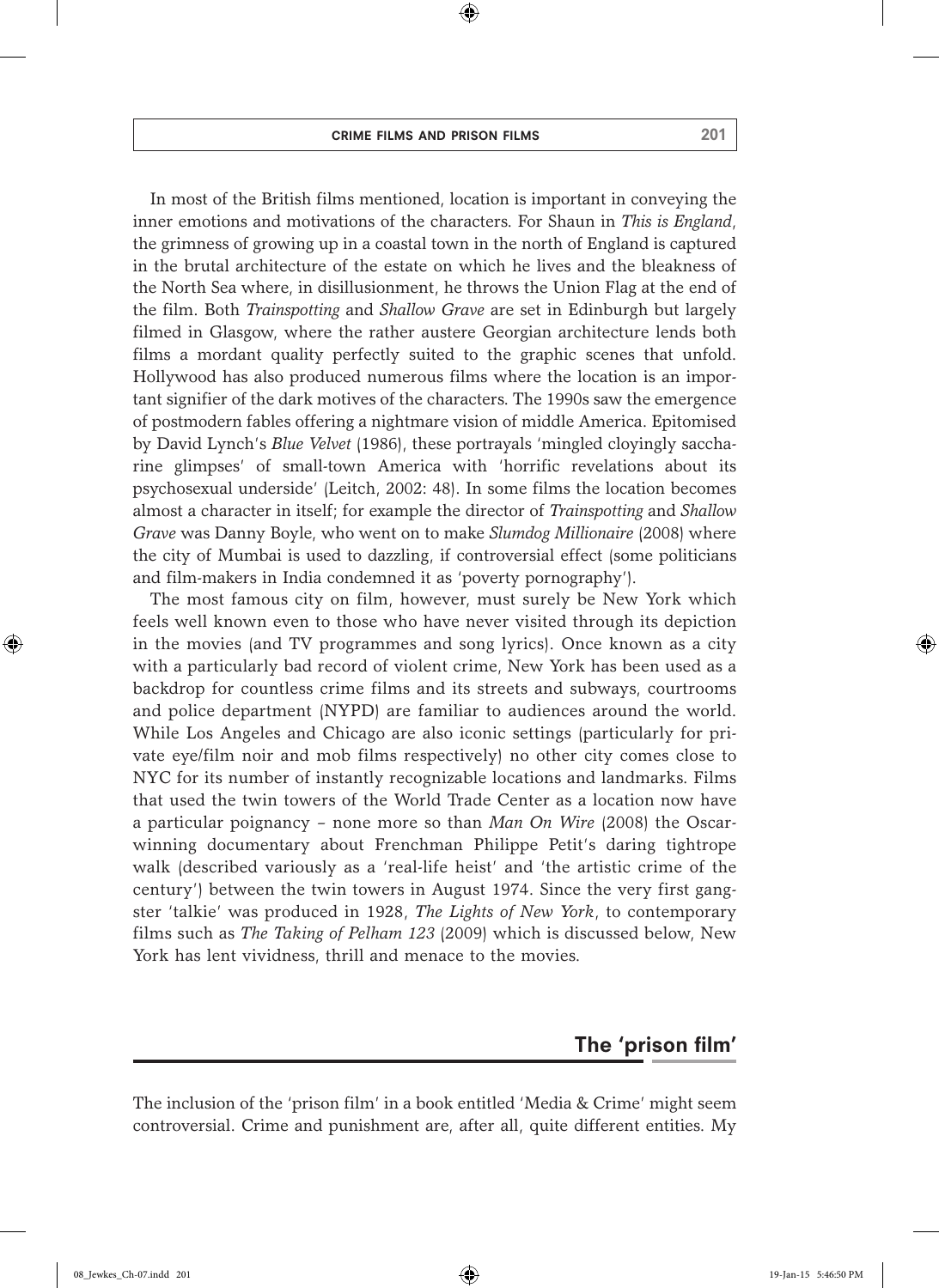#### 202 **MEDIA & CRIME**

⊕

reasons for discussing prison films are twofold. First, the prison does not feature much elsewhere in this volume; and second, prison films arguably must be included because of their sheer popularity, both among the cinema-going public and with academic scholars (see, for example, Nellis and Hale, 1982; Rafter, 2000; Jarvis, 2004; Wilson and O'Sullivan, 2004; Mason, 2006). As Nellis (1982: 6) observes, 'no other type of crime film – the gangster movie, the police procedural movie and the characteristically English murder-mystery – has claimed such impressive credentials in its bid for genre status'. The author of several publications on the prison film genre, Paul Mason (2008), concurs, commenting that most people could probably name several films about prison and he speculates that most lists would feature *The Birdman of Alcatraz* (1962), *Cool Hand Luke* (1967), *Papillon* (1973), *Midnight Express* (1978), *Brubaker* (1980), *McVicar* (1980), *Scum* (1983), *The Green Mile* (1999) and, indisputably *The Shawshank Redemption* (1994) which, nearly two decades after its original release, still tops many viewers' polls of their favourite films of all time. Among academic treatments of the genre, *I am a Fugitive from a Chain Gang* (1932) and *The Big House* (1931) are commonly discussed and, although unlikely to have been seen by the majority of this book's readers, many of the themes they deal with – the banality and repetitiveness of the prison regime, the limited movement afforded prisoners, the brutality of the chain gang, and so on – are familiar to modern audiences.

However, many 'prison films' are not really about prison at all but could actually be set in any number of other environments. Like the mob or gangster movie, the prison lends itself to being used allegorically; and like those genres, a staggering number of American prison films were made in the 1930s – the decade of the economic depression – in part because the prison offered filmmakers a metaphor for the disempowerment, injustice and isolation felt by the masses (Mason, 2008; and see Chapter 1 of this volume for a discussion of 'mass society'). Incarceration has also commonly been used as a backdrop for tales about individual perseverance and the indomitable human spirit, whereby the viewer is encouraged to empathize with the convicted offender and share in the highs and lows of their journey of self discovery. The central protagonist may have been wrongfully convicted, as Andy Dufresne (played by Tim Robbins) was in *The Shawshank Redemption*, but even when this is not the case, prisoners are often portrayed as old-style romantic heroes struggling to beat (or at least survive) the system.

One of the reasons for the popularity of the prison film is that the prison is a highly ordered, repetitive and restrictive institution and it therefore can give a film an immediate structure and rhythm. Mason (2003) characterizes the cinematic prison as a dehumanizing 'machine' with an impenetrable set of rules and regulations which grind on relentlessly, and he notes that the convention of prison films to continually repeat shots of inmates doing the same tasks – whether it is walking the landings, tramping around the exercise yard,

⊕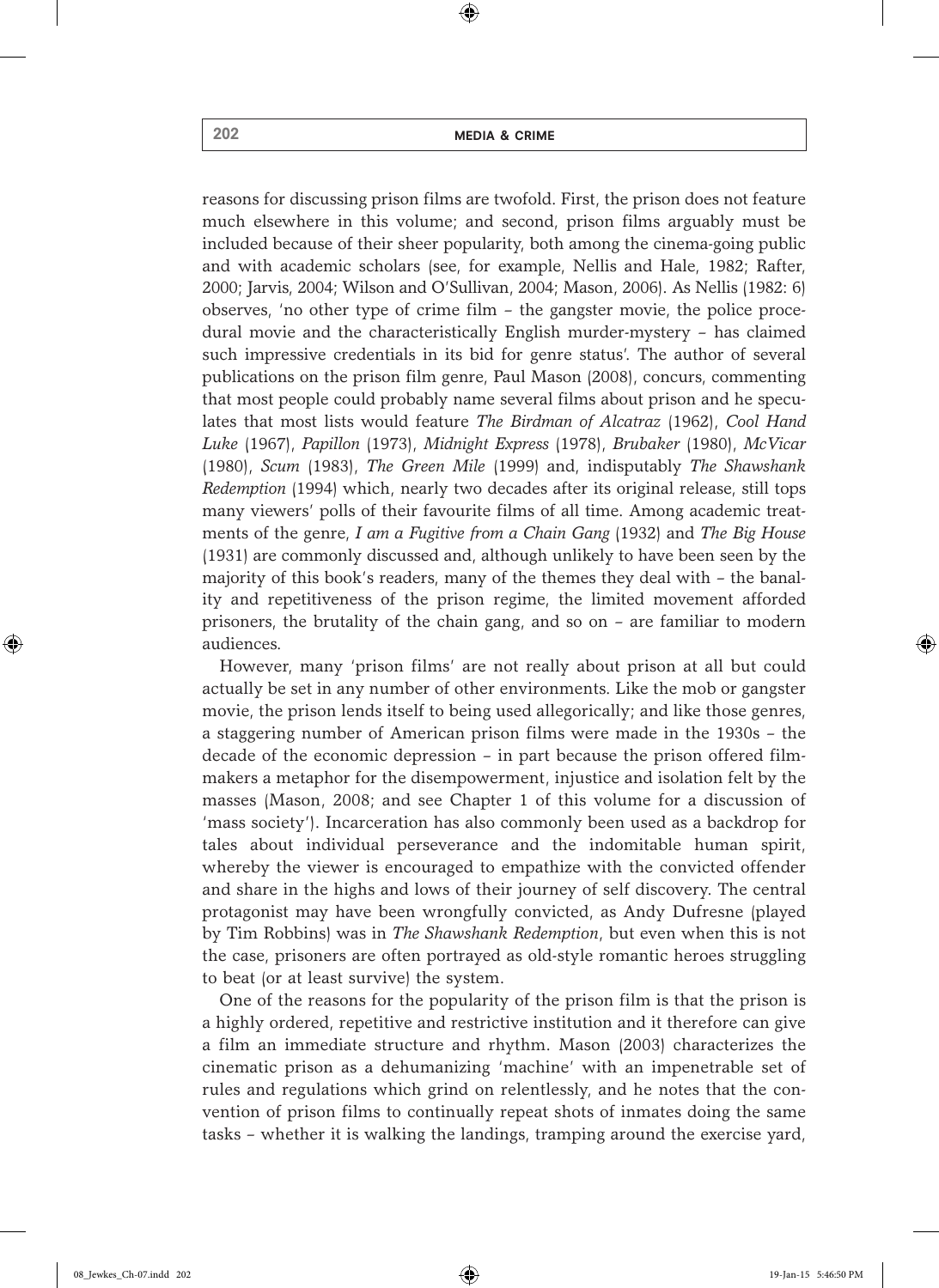⊕

queuing for and eating the unappetizing food presented to them in the food hall, or breaking rocks – is a powerful visual reminder to the audience of the mundane and monotonous routine inside prison. For Mason, the representation of the prison as a machine is fundamental to the prison film for it is from this metaphor that other themes flow: 'escape from the machine, riot against the machine, the role of the machine in processing and rehabilitating inmates, and entering the machine from the free world as a new inmate' (2003b: 291).

Like 'crime films' more generally, there are a very limited number of plots to be found in prison films – Nellis (1982) suggests no more than a dozen – and for the audience there is a certain gratification to be had from this awareness and recognition of character traits and plot devices. Images of rock breaking chain gangs, depictions of admissions into prison, pyjama-style prison uniforms consisting of broad black-and-white stripes or black arrows on a light background, and scenes of solitary confinement are part and parcel of most people's understanding of imprisonment and have become iconic symbols associated with loss of liberty. Jewkes (2013) goes further, arguing that the prison must be understood through a Dante-esque lens of darkness and lightness and Heaven and Hell, and that these metaphors – which underpin numerous cinematic portrayals – serve to justify and authorize the prison as infernal hell-hole. Of course, prison films also lend themselves to the commercially winning themes of sex and violence, with violent assaults, riots and rapes far more common in cinematic jails than they are in most real-life prisons. It also goes without saying that prison films are by and large about men.<sup>1</sup>

#### The prison film and the power to reform?

That the prison is frequently depicted as a brutal institution which punishes, degrades and humiliates might be said to present opportunities for those concerned with prison reform to initiate public debates about the futility and inhumanity of incarceration. However, Mason (2008) argues that a closer reading of most prison films reveals not only a reluctance to challenge the existing penal system, but also a voyeuristic obsession with interpersonal violence. Even when the audience is encouraged to empathize with the prisoner protagonist, this is achieved by representing the rest of the prison population as dehumanized monsters and animals: 'while the prison hero/ine is afforded character, emotional development and agency, the rest of the jail is mere cardboard cut-out and cliché. Consequently, prison is constructed as necessary to keep such psychotic deviants caged and incapacitated and the public safe' (Mason, 2008).

An example that illustrates this point well is the 1997 film *Con Air,* which is about prisoners, if not set in a prison, and stars Nicholas Cage as the 'prisoner-good-guy', formerly a highly decorated United States Army Ranger

♠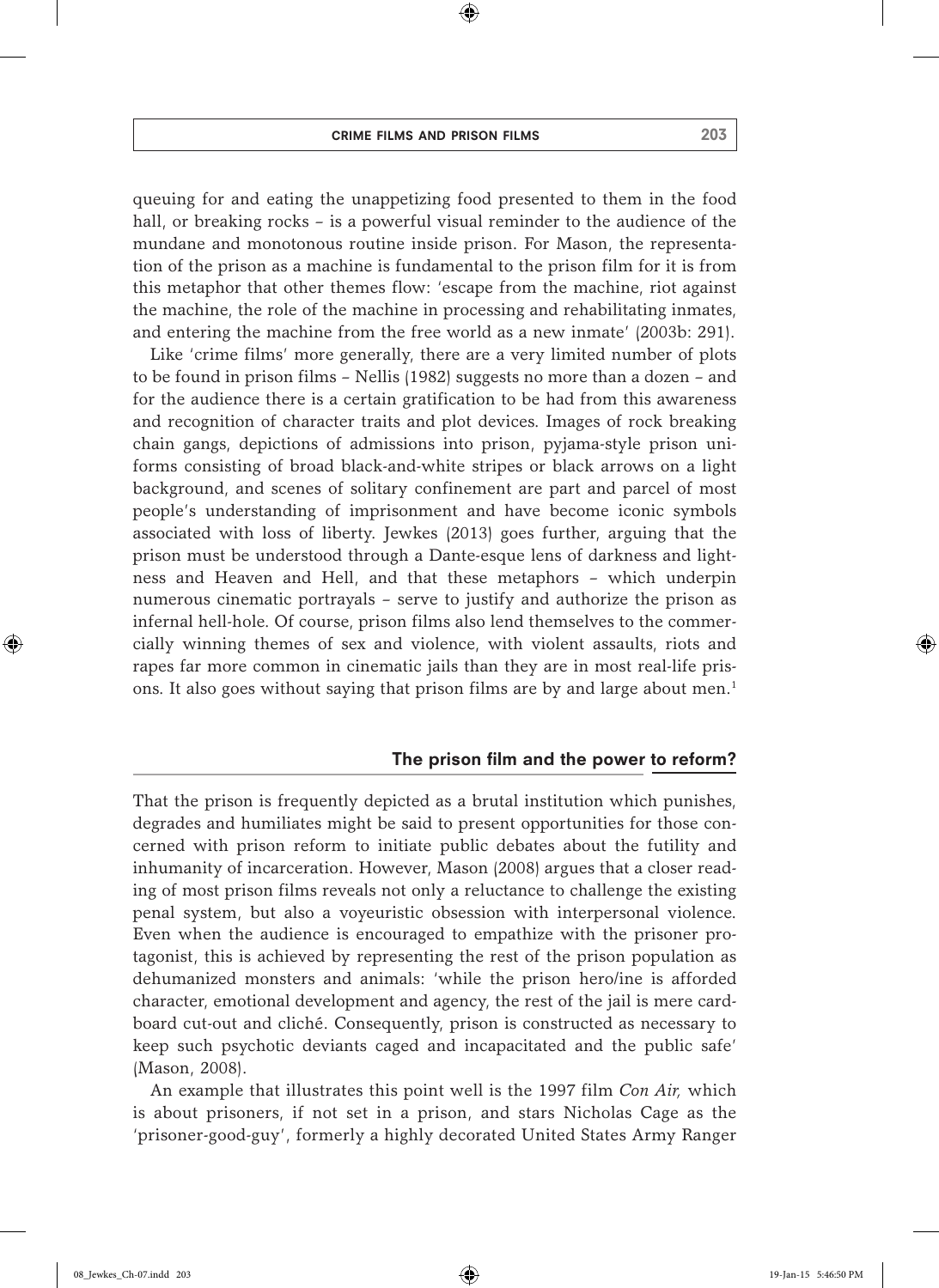

 $\bigoplus$ 

who accidentally killed a thug who was attacking his pregnant wife. After seven years in a Federal Penitentiary, our hero implausibly finds himself on a plane transporting some of America's most violent criminals to a maximum security prison. Predictably enough the cons take over the aircraft, killing the prison guards and diverting the plane to Las Vegas. Led by Cyrus 'The Virus' Grissom (played by John Malkovich), who charmingly claims to have 'killed more people than cancer', this motley bunch of serial killers, drug smugglers, kidnappers and rapists do nothing to challenge stereotypes of the prison population as inhuman 'others'. Indeed, in persisting in portraying 'the vilest aspects of prison life' (Cheatwood, 1998: 210), the movie industry might be said to be endorsing the view that penal reform is undesirable and unachievable.

It is arguable, then, that cardboard cut-out and clichéd portrayals of prisoners as brutal, violent and ultimately stupid thugs has a role in making prison population growth acceptable to – or at least unquestioned by – the public; in fact Thomas Mathiesen (2001) argues just this. For Mathiesen, the problem is not simply that the public turn a blind eye to dramatically rising global prison populations, but that the picture they *do* receive of imprisonment is grossly misrepresented. Some commentators have suggested that, given most of us will never even see a prison at first hand (it is probably the least visible part of the penal system), the prison film stands in for the real thing (Fiddler, 2007) and, in celebrating prison violence and encouraging voyeuristic participation among the audience, the prison film even has echoes of the spectacle of public executions described by Foucault (1977) in the *ancien regime*, with the filmviewing audience replacing the crowd at the gallows (Sparks, 1992; Mason, 2003; Jarvis, 2004). Furthermore, films which are set in the future – *Fortress*  (1992), *Face/Off* (1997) and *Minority Report* (2002), among others – may be an accurate barometer with which to gauge the direction in which punishment is going. The prison of the (near) future is automated, dehumanized and secret, and it is run by sadistic and corrupt wardens working for faceless global corporations. Welcome to the dystopian world of 'Technocorrections' (Nellis, 2006: 226).

Of course, some might say 'why *should* cinema have a reforming agenda?' There are many reasons why audiences are drawn to particular films, not least because of the quality or celebrity status of the actors appearing in them, and the notion of being educated at the cinema may not have mass appeal. In the end, films are primarily about entertainment and even when film producers do try to make a case for prison reform their efforts may be open to misinterpretation (Nellis, 1982). Further, any inherent messages that movies may carry about the inappropriateness of certain aspects of punishment in a civilized society must compete with other media portrayals which Mason characterizes as: 'bottom-up pressure from an angry public, driven onwards by screaming red-top headlines, demands [for] more displays of repressive punishment:

♠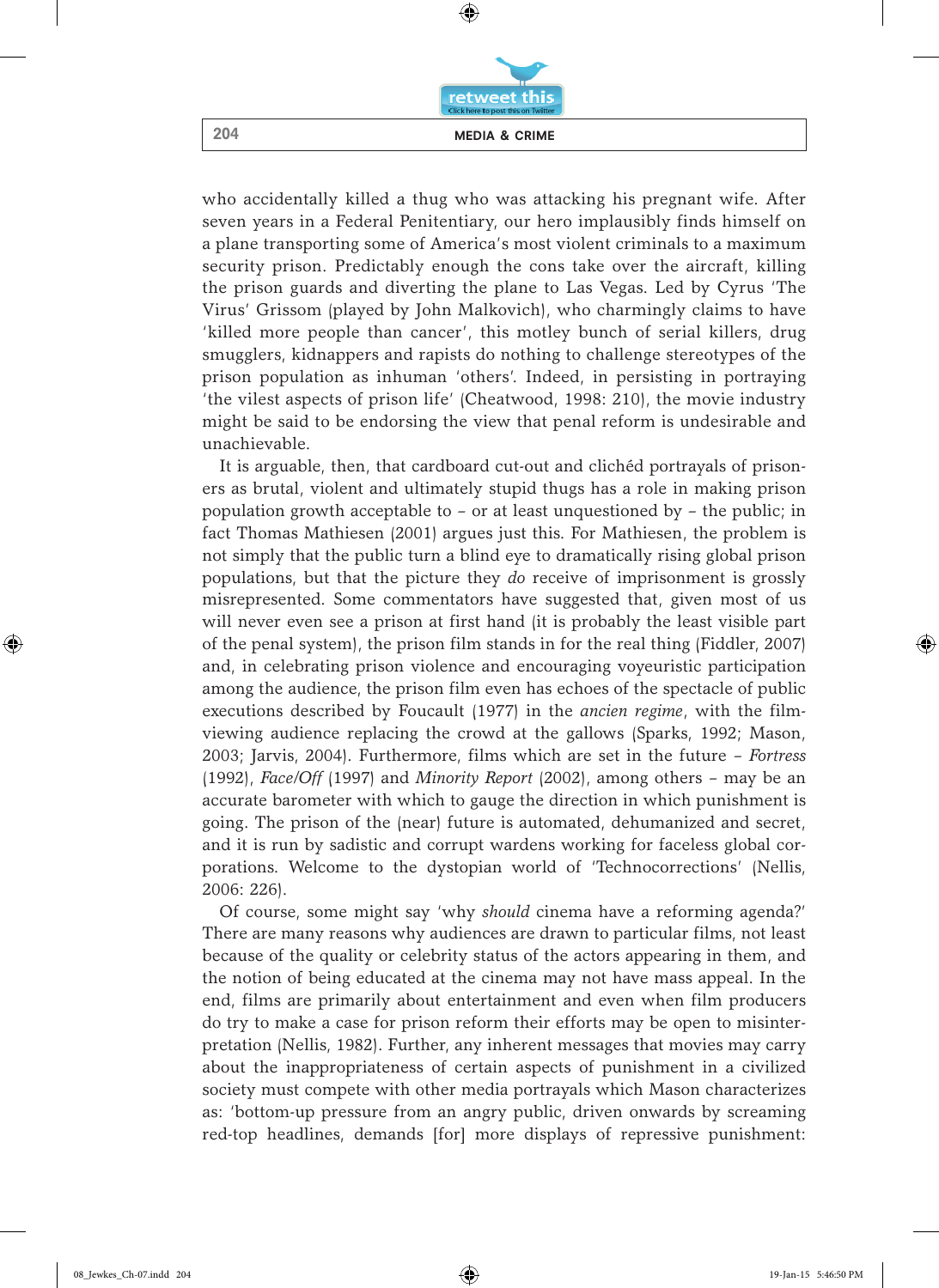⊕

longer prison sentences, boot camps, ASBOS…' (2006: 1). This is why, despite the considerable quantity of prison films made over the last 100 years, few (if any) have done anything to challenge the institution of the prison. Indeed, as film-making has become more sophisticated, able to show ever more graphic scenes designed to shock and titillate, so society has accepted – demanded, even – crueller, more retributive and more humiliating forms of punishment (Jewkes, 2013). For many observers it is of little surprise, then, that for most of the last century, the production and popularity of prison cinema has grown in line with actual incarceration rates. It is also why – despite the harrowing portrayals of capital punishment in movies as diverse as *Let Him Have It* (1991) which is based on the case of Derek Bentley, a British teenager who was hanged in 1953 for allegedly urging his 16-year-old friend to shoot a police officer in the course of a burglary (and posthumously pardoned in the 1990s), and *Dead Man Walking* (1995), a relatively unsentimental Hollywood movie about a convicted murderer on Death Row – mediated and sensationalized real-life offences are frequently greeted by politicians, commentators and newspaper readers in the UK with calls for the return of the death penalty and in the US with demands for its greater use.

# The documentary

Before closing this section on crime films and prison films and going on to discuss the 'remake', it is worth considering a genre that has a more explicit agenda in bringing to public attention the social contexts of crime and the realities of the experience of imprisonment – the *documentary*. Usually made for television rather than cinema release, there has been a long tradition of post-war television documentaries, especially in the UK and Australia, which aim to narrate social history from below. One of the most influential was the classic documentary series that started with *Seven Up!* about a group of sevenyear-old children, first broadcast on commercial television in the UK in 1964. The man behind the series is Michael Apted who also directed such blockbusters as the Bond film, *The World Is Not Enough* (1999) and the spy thriller, *Gorky Park* (1983). Although not originally planned to have a follow-up, one of the production team had the idea of returning to film the children aged 14 and the series is still going strong, revisiting the participants every seven years.2 The *Up!* series is essentially a longitudinal study of social class comprised of in-depth, open-ended interviews recorded on film, and might justifiably be regarded as a precursor to reality television (Burawoy, 2009) or, at the very least, the first example of 'Quality Tabloid TV' (Willis, 2009: 351). The subjects numbered 14 in all and they were from different areas of the

⊕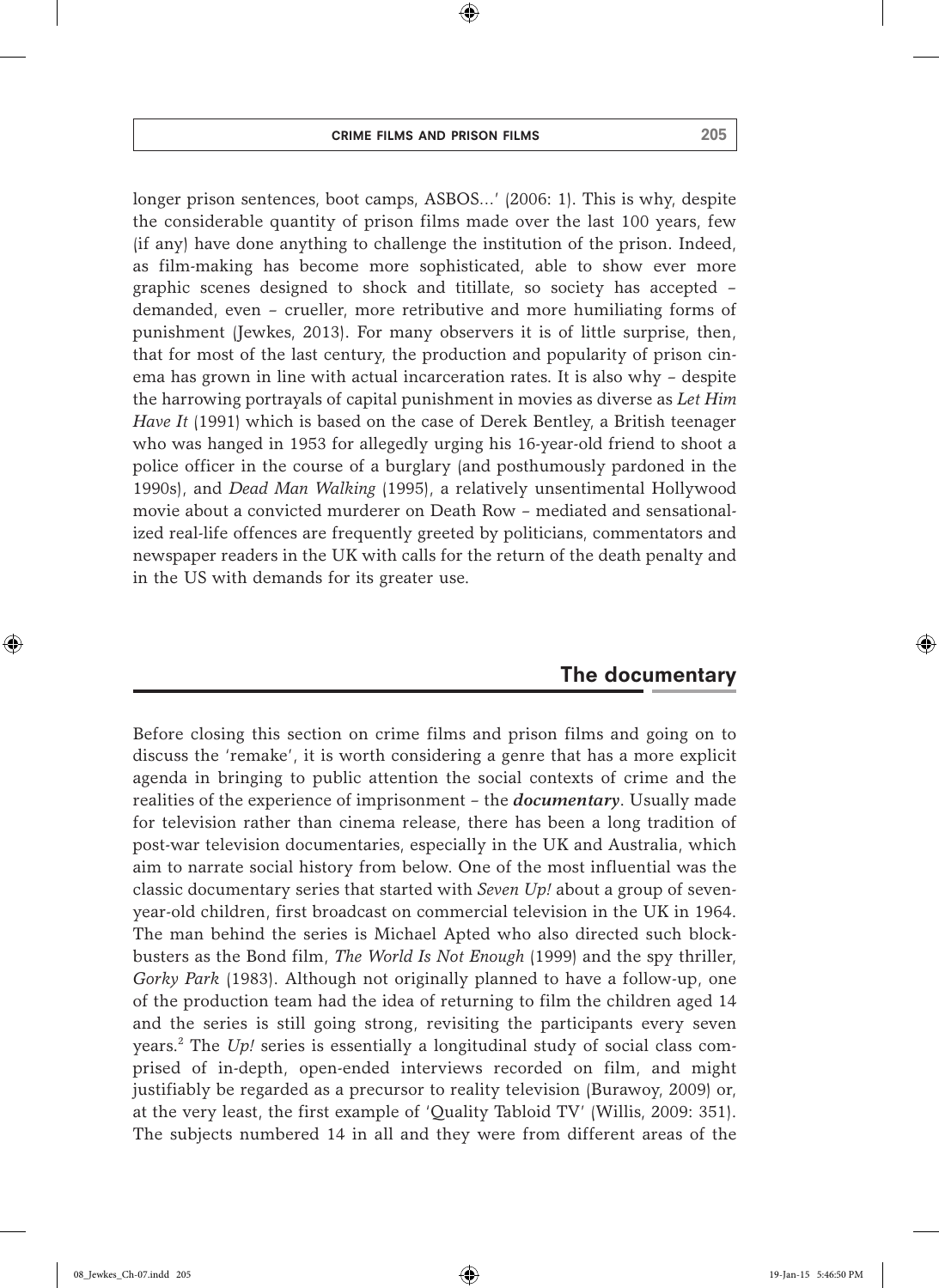206 media and the MEDIA & CRIME

⊕

country and selected from all points on the socio-economic scale. The idea behind the series was to examine the proposition that the class system in the UK is so embedded that a person's life path is predestined and fixed. While there were a few cases of upward mobility among the 14 participants, one scholar has commented that at the extremes of the spectrum, i.e. the individuals from the upper classes and the very poor, 'the accuracy of the children's personal predictions for their own class trajectories is shocking in its precision' (Burawoy, 2009: 319). Although seen almost entirely through the lens of class and thus perhaps a very British take on individuals' lifecourses, the Jesuit maxim which inspired the series, 'Give me a child until he is seven and I will give you the man', has universal resonance and the programme has spawned imitators in many other countries, including the US, Russia, South Africa and Japan.

#### Documentary as ethnography

Documentaries resonate with the work of ethnographic researchers who revisit the field, seek to create coherent narratives from an excess of material, and who confront ethical dilemmas as they investigate the private lives of subjects (Thorne, 2009). Like an ethnographer, documentary makers usually end up with a surplus of material: in *42 Up* Apted says that he uses about 1/30th of the footage gathered. While the documentary genre appears to offer transparency and honesty, it is of course within the power of the director to control, manipulate or exploit the medium. Like any sociological analysis, the most interesting variable can be applied retrospectively to make sense of the whole or to give the data a particular slant. Duneier (2009) cites the case of Nicholas, who grew up on a farm and had little structured activity to occupy him. 'The world of the seven-year-old can be primitive, even violent,' the narrator says as Nicholas discusses his enjoyment of fighting. For Duneier, Nicholas' lack of discipline makes him the same as the East End working-class children in an orphanage who were portrayed as having too much freedom and not enough structure and discipline, but because he went on to study physics at Oxford and became a university professor the focus moves to him at age seven saying that when he grew up he wanted to understand the moon, and as an adult saying he was always interested in technical and scientific things (Duneier, 2009).

Apted acknowledges the manipulative possibilities of a genre that purports to tell the truth, and confesses that during the making of *21 Up* he believed Tony (who at seven was at an East End primary school and dreamed of being a jockey) would soon be in prison, so he filmed him around dangerous looking areas for use in later films: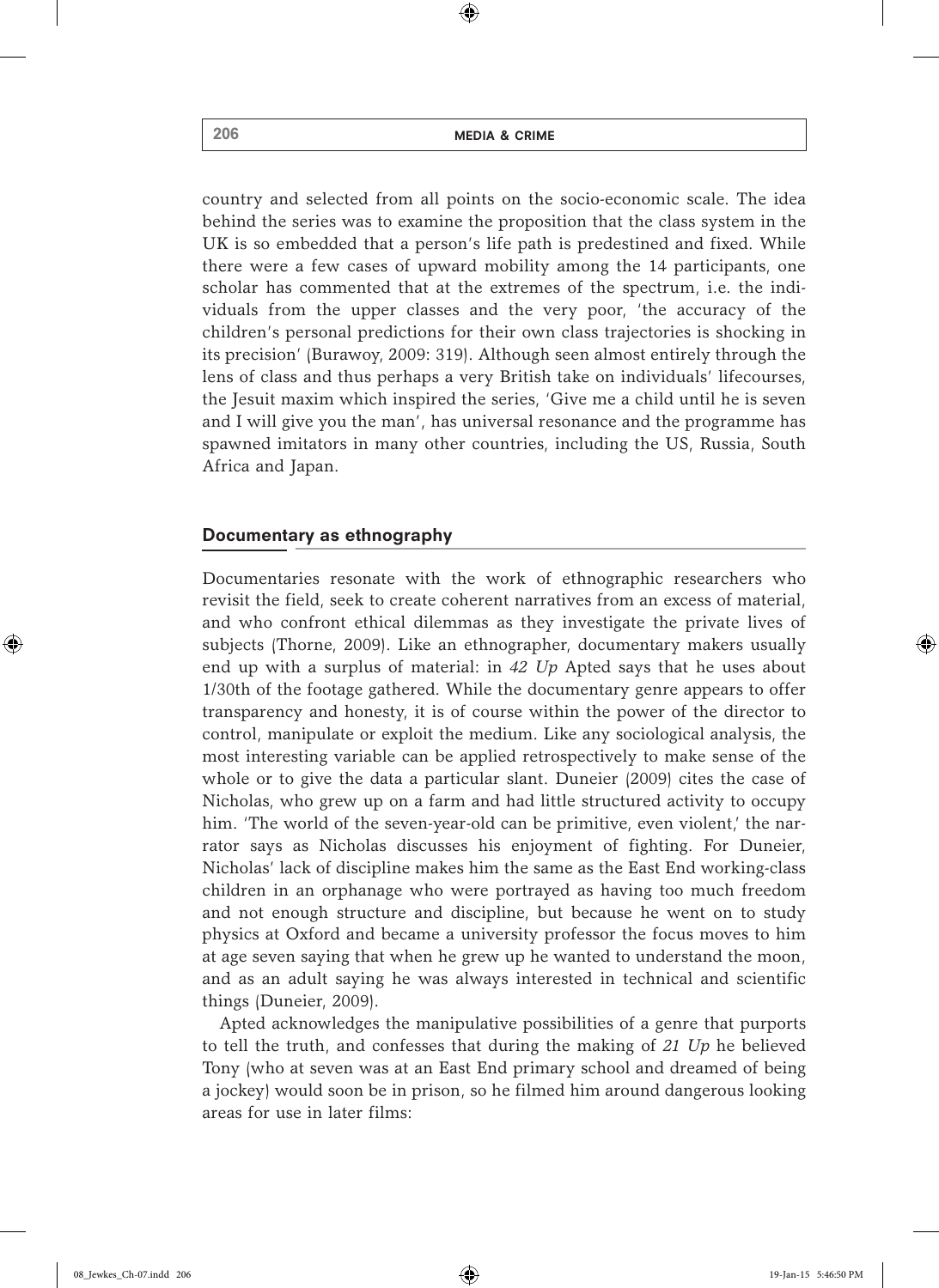⊕

He lived in a pretty violent environment, and was making quite a lot of cash running bets at an East London greyhound-racing track for some pretty unsavoury looking characters. It didn't look like the future held much promise, so I had him take me round all of the crime hot-spots in anticipation of shooting 28 Up! in one of Her Majesty's prisons. I was wrong and embarrassed. Tony married Debbie, they had children, and his life took a different course. Tony was decent about it and let me off the hook: 'Don't judge a book by its cover, Michael', he told me. (Apted, 2009: 362)

Nonetheless some critics have found it difficult to move away from a Marxist interpretation of the series. Paul Willis laments 'Class still matters to me' (Willis, 2009: 349), and he talks of the 'achingness I pick up in Michael's subjects [which] continues to relate to the structured exercise of power, the costs of domination and the pains of subordination' (ibid.).

The prison documentary brings the exercise of power and pains of subordination into particularly sharp relief. Given our earlier discussion of the failure of prison films to have any positive impact on prison reform, it seems a bold assertion to say that the prison documentary may be one of the few types of prison film that can claim to have made any difference at all to perceptions of prisons and prisoners but, given Michael Apted's belief that 'empathy is at the heart of most documentaries' (2009: 360), there may be a case for the suggestion. Of course, some prison documentaries are simply voyeuristic and pander to stereotypes: *America's Most Deadly Prison Gangs* and *Louis Theroux: Behind Bars* (filmed at San Quentin prison in California) are two examples which apparently set out to demonstrate that US jails really are like their Hollywood depictions.

By contrast there have been several thoughtful and challenging prison documentaries and series broadcast on British television which may genuinely be able to claim some influence; although, in the case of *Feltham Sings* (2002) a Channel 4 documentary musical filmed inside the biggest young offenders' prison in Europe and co-produced by well-regarded film-maker and academic Roger Graef, the notion of inmates expressing their thoughts and lives to reggae, R&B and hip hop beats did not precipitate a more enlightened attitude to prison arts. Despite the endorsement of Graef who is quoted as saying: 'The arts – especially music that links with their experience – can reach those parts that no other form of rehabilitation does' (http://tinyurl.com/yehnwx4), the programme pre-empted an announcement by the Justice Minister that arts in prison were to be curtailed. Embarrassed by a newspaper report that inmates at a high-security prison were offered courses in stand-up comedy, the Minister's directive to prison governors that they must consider how activities 'might be perceived by the public and victims' was interpreted by the course teacher rather differently: 'I wouldn't mind if it was a new idea, but we've been doing this programme for 10 years now. I'm trying to understand what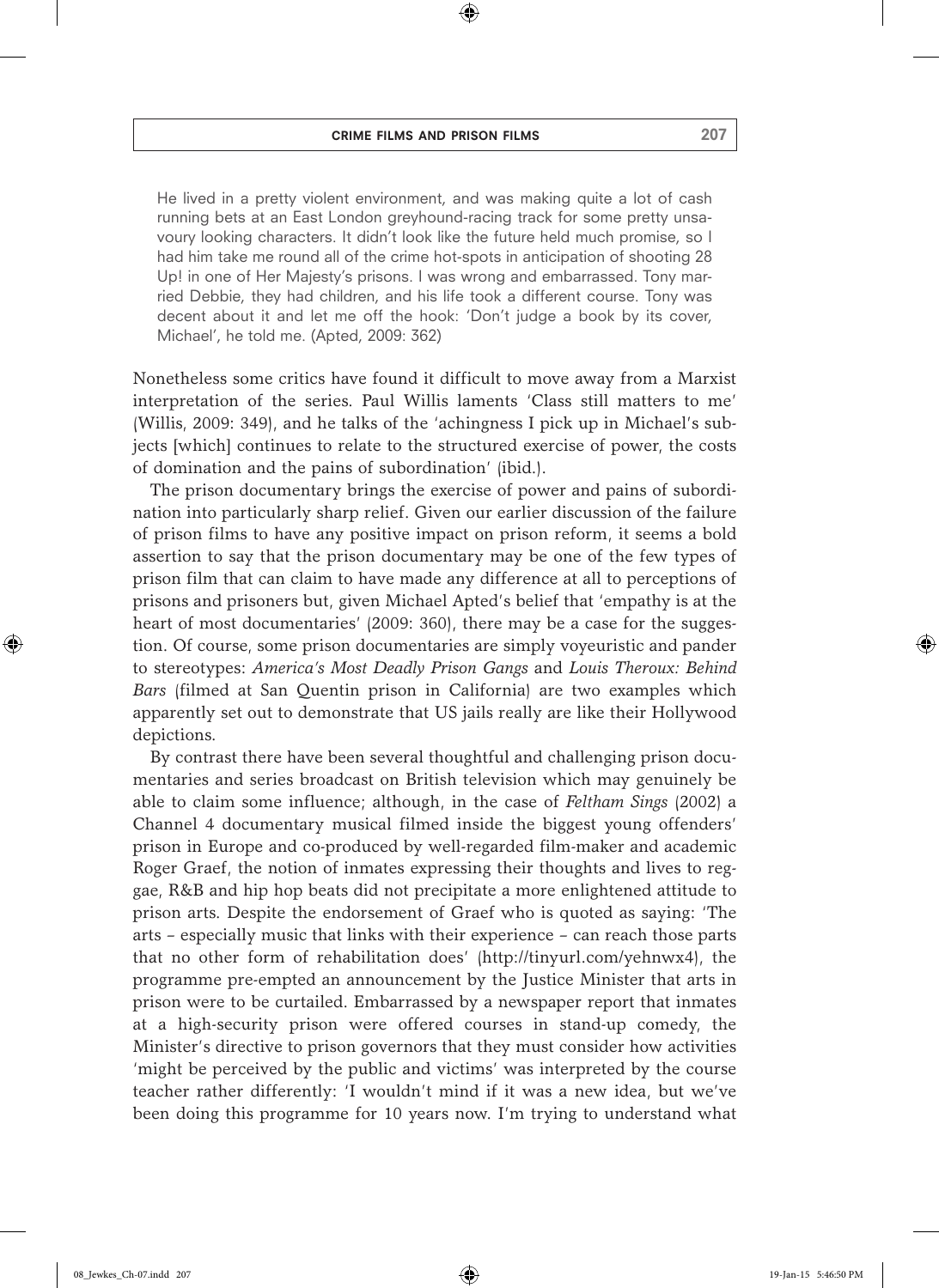#### 208 media and the MEDIA & CRIME

 $\textcircled{\scriptsize{*}}$ 

other areas of criminal justice the *Sun* gets to decide' (quoted in the *Independent*, 25 January 2009). In fact, the public at large may not be as punitive as the Minister assumes: prison documentaries are generally commercial as well as critical successes and it is unlikely that all viewers are tuning in to be disgusted and outraged at how cushy prisons are. For example, the first part of an ITV series about the women's prison *Holloway*, which focused on a teenage girl who self-harms, won the prime time slot with 4.2 million viewers, or a 17.9 per cent share of the 9pm to 10pm audience (www.guardian.co.uk/ media/2009/mar/18/tv-ratings-holloway). Moreover, several newspaper TV critics confessed that they tuned in with certain preconceptions largely based on their viewing of *Bad Girls* or *Cell Block H*, but watched instead with sadness or distress.

The Executive Producer of *Holloway*, Paul Hamann, has made several other documentaries about criminal justice, including *Fourteen Days in May* (1987), a film covering the last two weeks in the life of Edward Earl Johnson who became only the second man to be executed in Mississippi after the national hiatus in capital punishment was ended in 1977. *Fourteen Days in May* charts the build up to the execution; the preparations of the gas chamber, the media coverage and the legal challenges, led by the Human Rights lawyer Clive Stafford Smith. Commenting on the film, Jamie Bennett (2009) says that the film is given 'an unusual moral depth' by virtue of the fact that it raises specific concerns about the validity of Johnson's conviction, including an alibi witness who came forward who was refused access to the court. As the execution approached, Hamann became increasingly disturbed by events and started not only to openly sympathize with Johnson, but also raise his concerns with those in authority. The difficulties – and indeed, undesirability – of impartiality on the part of the documentary film-maker are articulated by Hamann in an interview with Bennett:

I felt I was in a strange nightmare because it became clear off camera that the prison psychiatrist, the warden, the death row staff, all felt he did not commit the crime he was convicted of. At that moment I stopped being the objective BBC journalist and started doing everything I could to stop the execution … In the end it didn't work. The last week of making that film was really horrible, I didn't want to be making it, but morally we had to. Afterwards, myself and Clive Stafford Smith … made a follow up film called The Journey where we tracked down the man who everyone thought had really carried out the murder … the film did prove that Edward Earl Johnson should not have been executed. It was a film made a year too late. (Bennett, 2009: 47)

In the same interview Hamann says that he was greatly influenced by the work of Fred Wiseman, an American pioneer of documentary film-making in the tradition of cinéma vérité and by the British documentary film-maker Rex Bloomstein, particularly his eight-part series *Strangeways* about life inside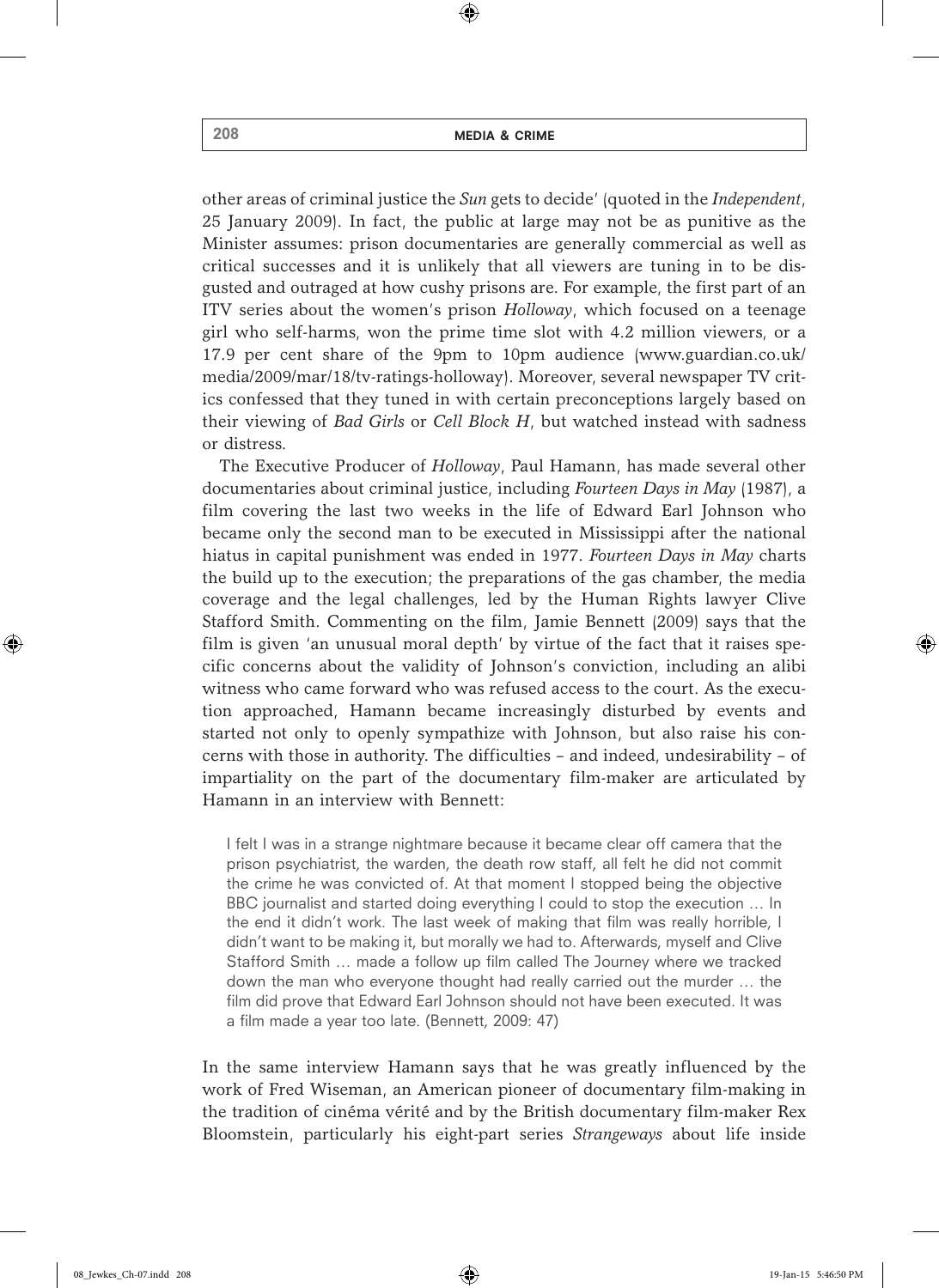⊕

HMP Manchester. As someone who has shown his work in prisons and lectured at criminological departments, and is a recipient of two British Academy Film and Television Arts (BAFTA) awards, Bloomstein has to a large degree built his reputation on exposing the realities of prison life and addressing aspects of the British penal system that are usually closed to public scrutiny. Employing apparently simple (though in fact highly sophisticated) film-making techniques that eschew background music and narrated voice-overs in favour of a more direct focus capturing genuine, spontaneous emotions (sometimes known as 'fly-on-the-wall' filming), Bloomstein is widely appreciated for humanizing his subjects, while still conveying the complexities of their personalities, motives and circumstances; a process he has called 'undermining the simplicities' (Bloomstein, 2008; cf. Bennett, 2006a).

Perhaps the most profoundly affecting of Bloomstein's subjects was Steve, who was interviewed twice; first for *Lifer*, a two-hour documentary made for ITV in 1982 and, 21 years later for the follow-up, *Lifer – Living With Murder*, which was broadcast on Channel 4. In the first film Steve is serving a life sentence for kicking a man to death at the age of 17. Twelve years into his sentence he is cocky, athletic-looking, restless and resistant. Prone to responding violently to provocation, he describes how his anger has led him to trash his cell and cause damage to the prison wing on several occasions. He speaks contemptuously of the prison officers who restrain him physically and with drugs. But 21 years later we see the effects that the 'liquid cosh' has had on Steve. Bloated, dulled and his speech so slurred that the interview has to be accompanied by subtitles, the effects of 32 years in custody are dramatically conveyed. Now held in the secure wing of a psychiatric hospital and reduced to a shell of his former self, there can be no more graphic or moving illustration of a life inside.

With a prolific back catalogue that includes *The Sentence* (1976), *Release*  (1976), *Prisoners' Wives* (1977), *Parole* (1979), *Strangeways* (1980), *Lifer* (1983), *Lifers* (1984), *Strangeways Revisited* (2000), *Lifer: Living With Murder* (2003) and *Kids Behind Bars* (2005), Bloomstein has arguably done more than any other single individual to reveal the experience of imprisonment and its effects on inmates and their families. He has also influenced those who work within the Prison Service, including its senior personnel. The most published author on Bloomstein's work, Jamie Bennett (see, for example, Bennett, 2004, 2006a, 2006b) is also a serving prison Governor, while former Director General of the Prison Service, Martin Narey, has cited *Strangeways* as the primary inspiration for his decision to join the service (Narey, 2002).

The question remains, however, whether the powerful, reflective and raw films created by Graef, Hamann, Bloomstein and others have the ability to challenge public attitudes to prisoners. Rex Bloomstein firmly believes that documentaries do have the ability to alter entrenched attitudes and he counsels against underestimating the potential for a change in public attitudes, if

⊕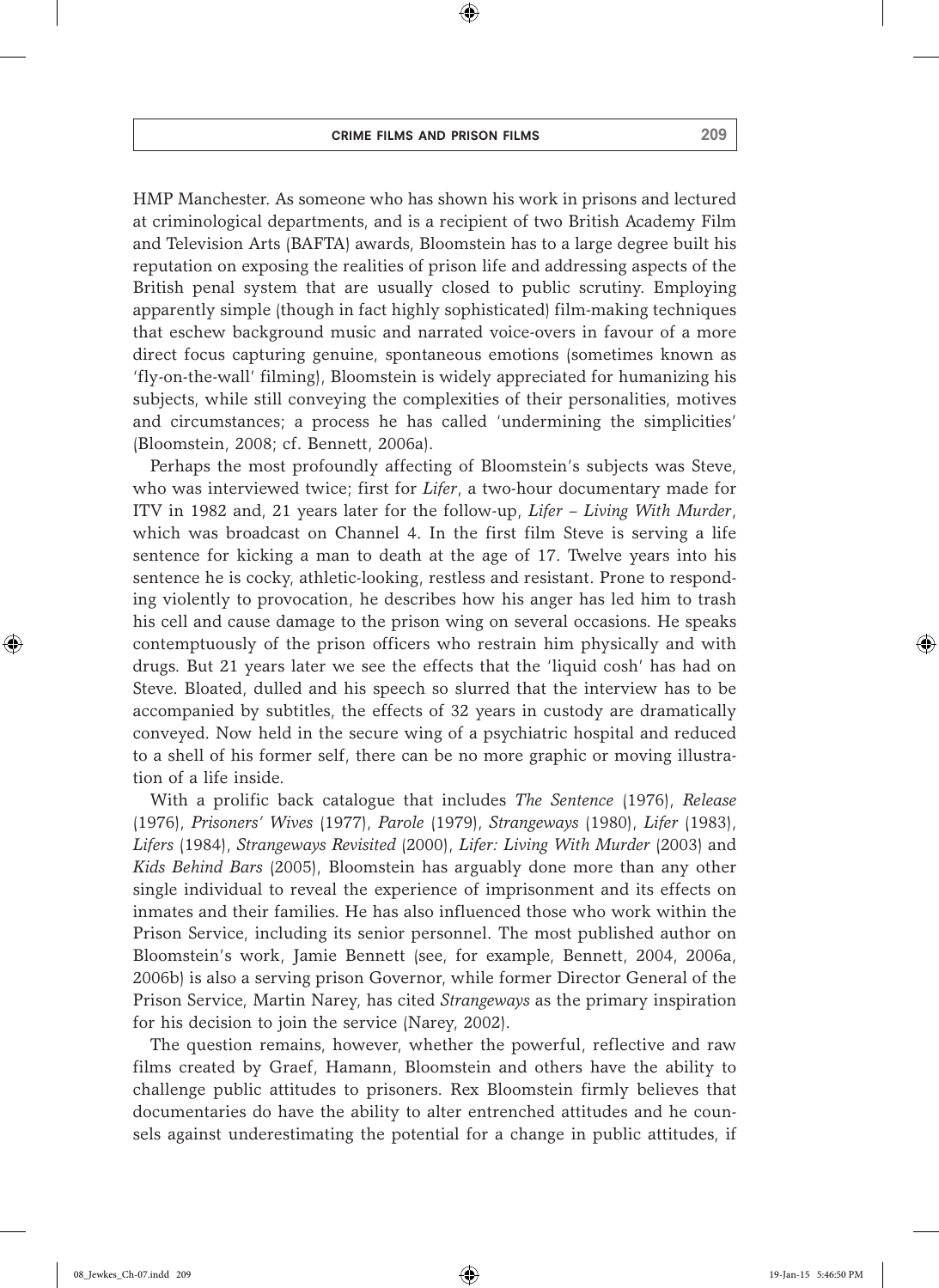#### 210 **MEDIA & CRIME**

 $\textcircled{\scriptsize{*}}$ 

the complexity of criminal conduct is allowed to be developed in documentary form (Bloomstein, 2010, personal correspondence). Conversely, the empathy inherent in the documentary process may only be felt by those viewers who already share the narrative's perspective and have pre-existing sympathies with its subjects. While prison documentaries such as those described here unquestionably create a profoundly important media space for more considered and thoughtful reflection (Bennett, 2006), the audience may inevitably view them – like any other media text – through the lens of their pre-existing cultural resources, experiences and prejudices.

# The remake

There is nothing that divides film-goers more than a remake of a much-loved 'classic'. While there have been some notable critical and commercial successes (*The Departed; The Thomas Crown Affair*; *Ocean's 11*) other remakes have been met with indifference, mirth or even outrage (*The Italian Job; The Wicker Man; Psycho*). The most successful remakes are probably those that stay broadly true to their predecessor (perhaps with some oblique references to the original for those in the know) yet which also add something new. If a story is compelling, yet would benefit from a modern treatment or change of context, so much the better. Some film buffs will always argue that remakes are inferior, but that doesn't mean that the majority of current cinema goers won't prefer them. In part, the attraction of a remake to modern audiences lies in the quickened pace of action, the special effects and computer generated wizardry, and the inclusion of familiar A-list stars. But what can remakes of classic crime films tell us about changing social attitudes to crime over the decades?

At a fairly superficial level they may tell us that film-goers have a greater appetite for violence (including sexual violence) and verbal profanity than their forebears; and they certainly indicate more relaxed censorship laws than in previous eras. The remake usually highlights that ours truly is a celebrity culture and that sometimes movies become vehicles for high-profile stars even if some critics question the appropriateness of a particular actor in a role. Equally, stars are now more able to move between quite diverse roles as heroes, anti-heroes or downright villains and are more willing to play psychopaths, killers and characters who have few, if any, redeeming features. Hollywood movies fully exploit all the technological tools at the film-maker's disposal, creating spectacular, eye-popping, explosive action and underlining the fact that the film industry is a multi-billion dollar enterprise. But can movies help us chart deeper historical transitions; for example, changing social fears and anxieties? Let us consider one film, *The Taking of Pelham One Two* 

♠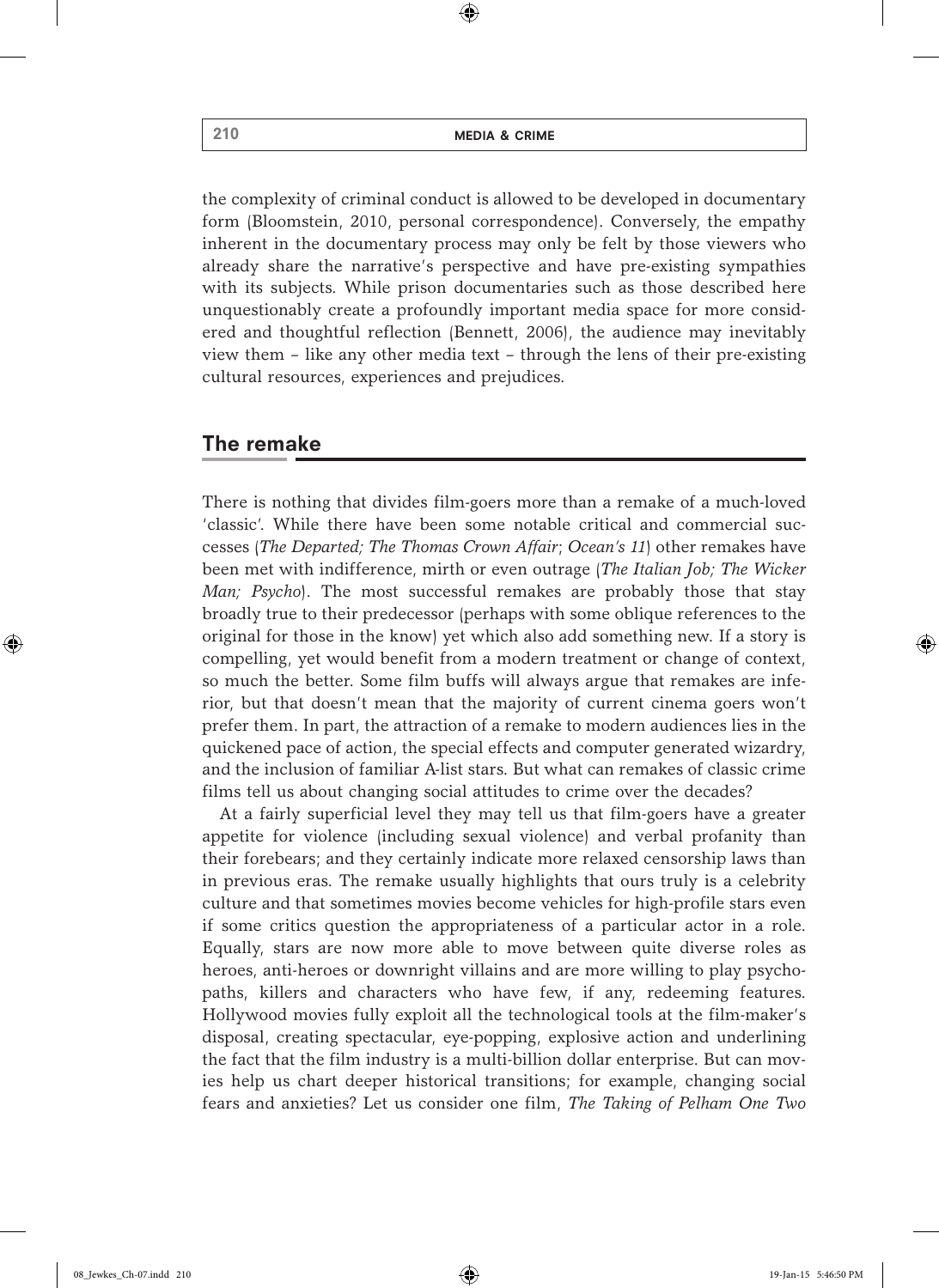⊕

*Three* (1974), and its remake, *The Taking of Pelham 123* (2009) to see if it can shed light on this interesting proposition.<sup>3</sup>

#### The Taking of Pelham One Two Three and The Taking of Pelham 123

*The Taking of Pelham 123* (directed by Tony Scott, 2009) stars John Travolta as Ryder, a sociopath and leader of a kidnap gang who take over a train on the New York subway, but also (somewhat implausibly) a former financier on Wall Street who was convicted of fraud and has come out of prison with comic-book prisoner characterizations: shaved head, poor complexion, a handlebar moustache and a lot of tattoos. His demands are succinct: he wants \$10 million in 60 minutes or he'll start killing the hostages (18 passengers and a conductor) one-by-one. His adversary is Walter Garber (Denzel Washington); a train dispatcher who happens to be on duty at the time and becomes an unwitting hostage negotiator. As the film unfolds, we learn that the quiet, modest and well-meaning Garber has a back-story which Ryder learns of. He has been demoted while an investigation is conducted into allegations that he took a bribe (which, later, he is forced to confess when Ryder threatens to kill a young man onboard the train – his defence is that it was to pay for his kids' college education). The focus of the film is the relationship formed by Ryder and Garber, as they engage in a psychological chess-game.

In the 1974 original (directed by Joseph Sargent), the villain's adversary and 'avenger' was not a train dispatcher but a policeman, Lieutenant Zachary Garber, played by Walter Matthau (Zach Garber became Walter Garber in the remake, in homage to Matthau). A natural curmudgeon, Matthau's character is terse, cynical and 'hard-boiled' in the classic tradition of cinematic cops and private eyes who have seen it all before. The fact that modern cinema audiences bring to their viewing ambivalent, even hostile, attitudes to law enforcers might be partial explanation for the decision to make Garber a train dispatcher in the remake. In contrast to Matthau's character, Denzel Washington's Garber is a much softer, more sensitive character; presumably intended to elicit sympathy, but universally panned by film critics for being far less interesting than his predecessor. As the *Independent*'s movie reviewer, Geoffrey Macnab, put it:

We are lumbered with details about his private life: we hear him promising his wife he'll pick up some milk before he gets home in the evening and we learn how he may have had his hand in the till to pay for his daughter's college fees. The remake creaks under the weight of its sentimentality. (Independent, 12 June 2009)

♠

 $\Leftrightarrow$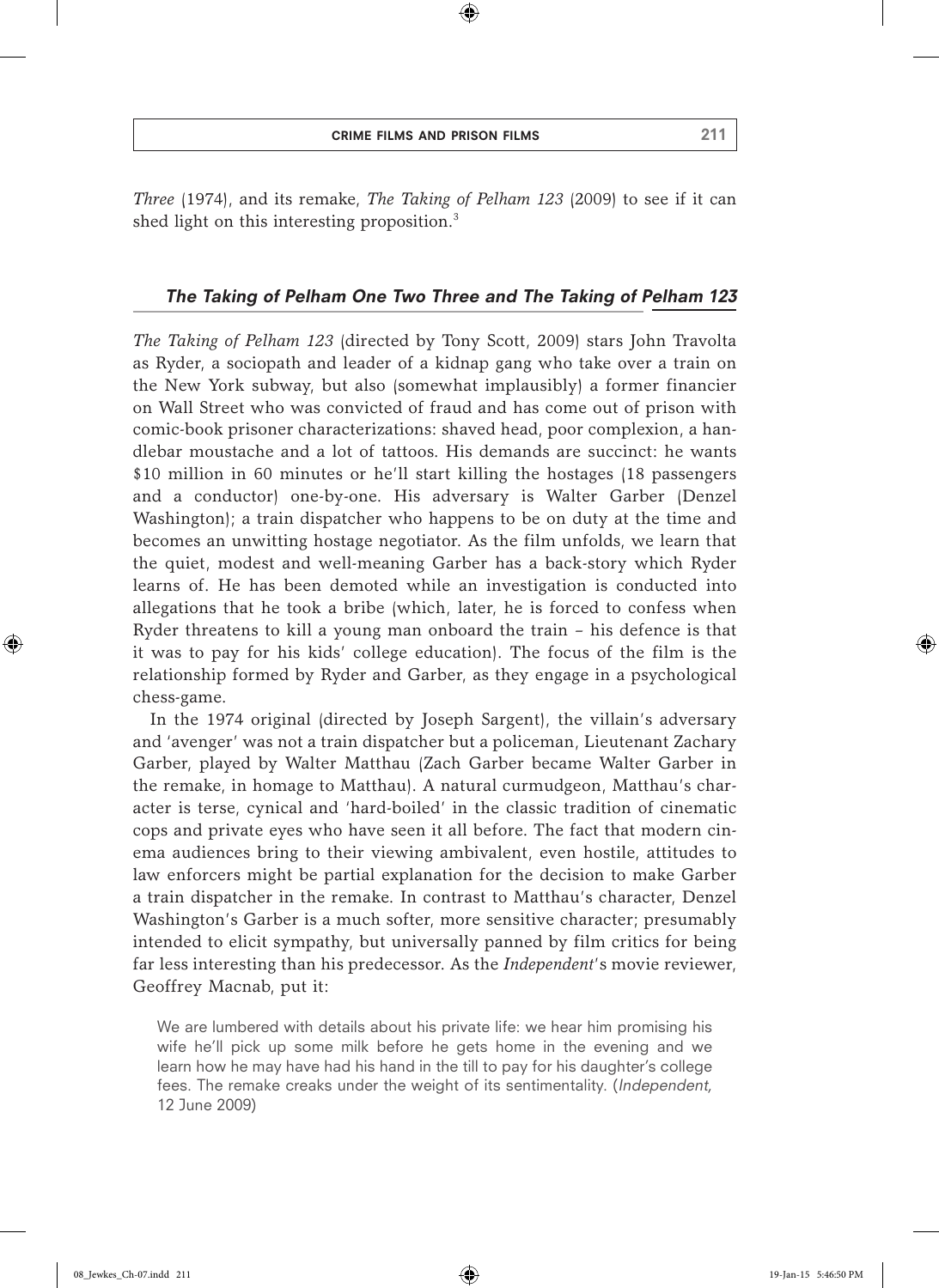#### 212 **MEDIA & CRIME**

 $\textcircled{\scriptsize{*}}$ 

The 'villain' also diverged quite considerably between the 1974 film and its 2009 successor. Most critics who compared the two films suggested that, despite Travolta's cartoonish Hells Angel appearance and expletive-ridden dialogue (both of which owe debts to the character he played in Tarantino's *Pulp Fiction*), the urbane Robert Shaw was much more successful in conveying quiet menace and a cold-blooded and calculating attitude toward the hostages. Travolta's frenetic characterization suits the faster pace of the action. Where Shaw was quietly chilling, Travolta is a loose cannon 'willing to kill innocents not out of necessity but out of spite' (*San Francisco Chronicle,* 7 June 2009), perhaps reflecting contemporary fears that violent crime is random and indiscriminatory. Although writing several years before *The Taking of Pelham 123*  was made, Thomas Leitch might have been talking about the film when he said that violence was becoming 'more and more successful, and more and more in demand, in selling movies to a generation of teenagers who had grown up with remote controls that had sharpened their impatience, discouraged the deferred gratifications of slow-moving films, and reintroduced…[the] principle of slapstick comedy' (Leitch, 2002: 45–6). In the original movie, all the gang members are dressed conservatively and alike; all wear large framed glasses and false moustaches as disguise; and all go under colour-coded monikers, copied to similarly creepy effect by Quentin Tarantino in *Reservoir Dogs* 20 years later (Shaw is 'Mr Blue'; his accomplices Messrs. Green, Brown and Grey). The original movie thus follows the more common convention of the time of setting up relatively clear-cut distinctions between 'evil' and 'good' (personified by Blue and Lt. Garber). By the time of the remake, it was more usual to find distinctions blurred between 'good' people and 'bad' people and adversaries were frequently portrayed as mirror images or similarly morally ambiguous (*You're just like me!* says Ryder to Garber).

An immediate and obvious difference between the 1974 film and the 2009 version are the cultural attitudes towards 'minorities' and the use of language to express intolerance. While today's cinema audiences are more tolerant of frequent use of the 'f-word' (which does appear in the original but with far less frequency and to much more shocking effect), they are less broadminded about language that reveals socio-political motivated hatred of others. The original film was a very 1970s production, containing casual misogyny (*I gotta watch my language just because they let a few broads in?*), racism (*shut your mouth, nigger*) and xenophobia (a supposedly comic scene has Matthau referring to Japanese visitors as 'Chinamen' and 'monkeys' to their faces, unaware that they speak perfect English). Another area where the remake noticeably differs from its predecessor is in the use of technology; both in the cinematography and in the plotline. The hostage-takers set up a wi-fi booster to enable Ryder to access his laptop underground and monitor the Dow Jones Index (he has short-sold the market and invested in gold, earning him a profit far larger than the ransom money). But unknown to the kidnappers, a young male passenger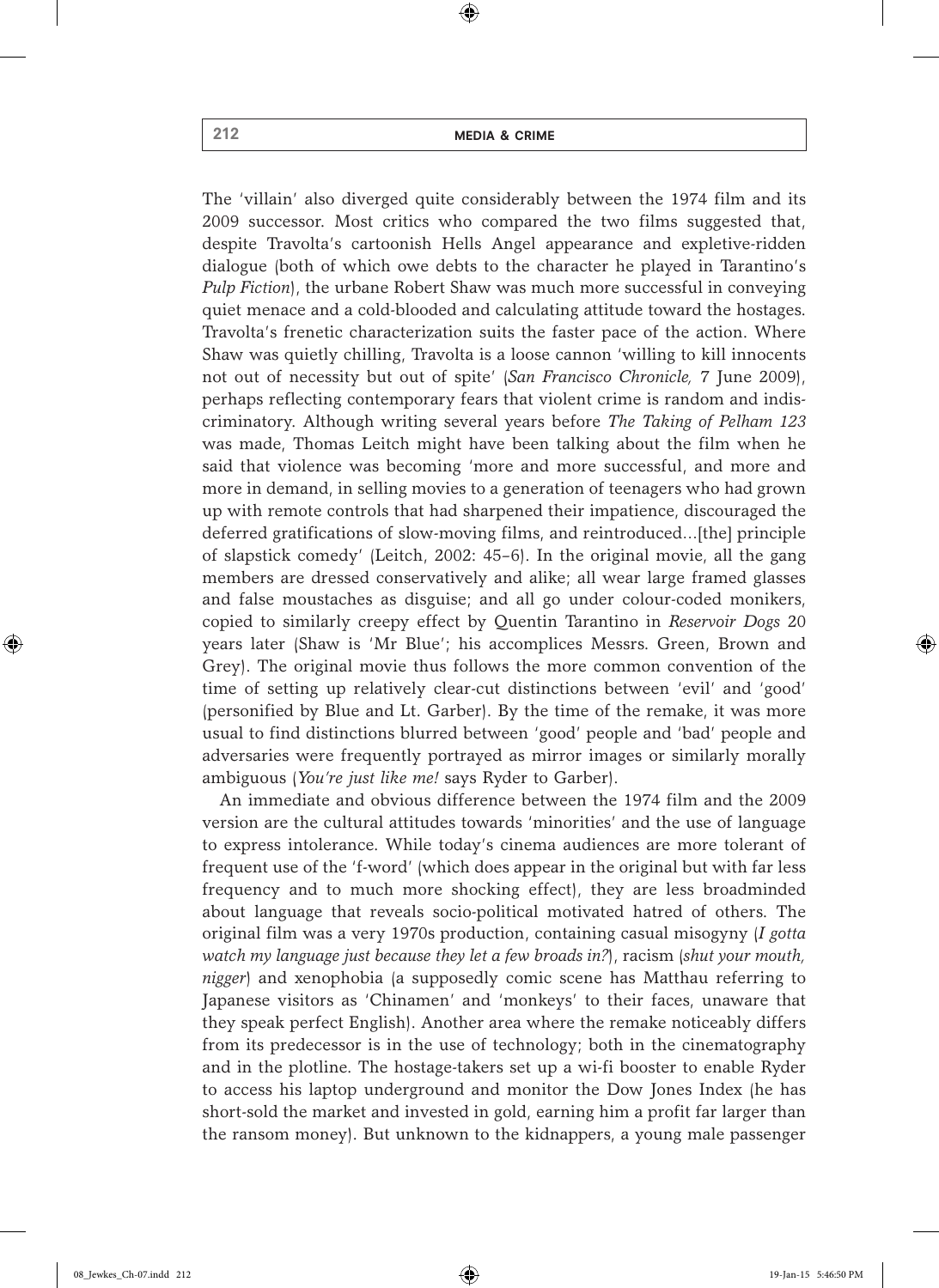⊕

has an active laptop with a webcam, which has been knocked to the floor but is facing the interior of the carriage with a decent view of the action. It reconnects using the same wi-fi link, re-establishing a previously used videochat to his girlfriend's PC. When she realizes what she's witnessing via the webcam she alerts – and provides a feed to – the local television station, thus providing a perfect example of synopticism, to titillate, terrify and panic the TV audience watching at home (Mathiesen, 1997).

Some critics felt that the producer of the remake employed technical trickery simply because it was available and to cover up for a much thinner plot than in the original (hectic camera action, high colour contrast levels and frenetic editing and are the hallmarks of Tony Scott's films). The more mundane plot devices of the earlier film are also preferred by many:

It's all in the sneeze. If you want to know why 1970s thrillers are so much better than their counterparts today, you just need to pay attention to the part that flu and coughing play in the original … The film-makers don't rely on the visual pyrotechnics that characterise Scott's movie, in which the camera never seems able to stay still for more than a moment. Instead, key plot points are conveyed in far more subtle fashion. Who needs a line of dialogue or a final-reel shootout when you can have a character giving himself away by blowing into a handkerchief? What better way to depict a corrupt and ineffectual mayor than to show him in bed with flu, being scolded by a nurse? (Macnab, Independent, 12 June 2009)

In 2009, the conflict takes place in the control room between Garber, his boss and a professional hostage negotiator, but in the original movie, all the conflict occurs within the gang and on board the train as Mr Blue fights to control dissent and disharmony among his men. In 1974, the gang are portrayed as a disparate band of thieves but by 2009 they reflect the *zeitgeist* by initially appearing as terrorists and then being revealed as the new enemies of the people; bankers and hedge fund operators (French, *Observer,* 2 August 2009).

Terror striking on an underground train retains some currency as a modern urban nightmare. One only has to think of the incident on the Tokyo subway in 1995 when the deadly virus SARIN was released on several lines killing 12 people, or the suicide bombings on the London underground in July 2005 which killed the four bombers and 52 others, to be reminded of the threats that a subterranean transport system can harbour. Nevertheless, in a post- 9/11 world, the train no longer has quite the same potency as the passenger plane as a source of fear. Added to that, the remake of *The Taking of Pelham 123*  remains faithful to the 1974 original's simple plot device of having the hijackers fool the authorities into believing they are still aboard the train when they have in fact escaped. Employing the same, relatively low-tech method, they lock the driving lever in the full-speed position, bypassing the 'dead man's switch'; a supposedly fail-safe system that automatically comes into operation if the driver of the train becomes incapacitated. Even the energetic pace that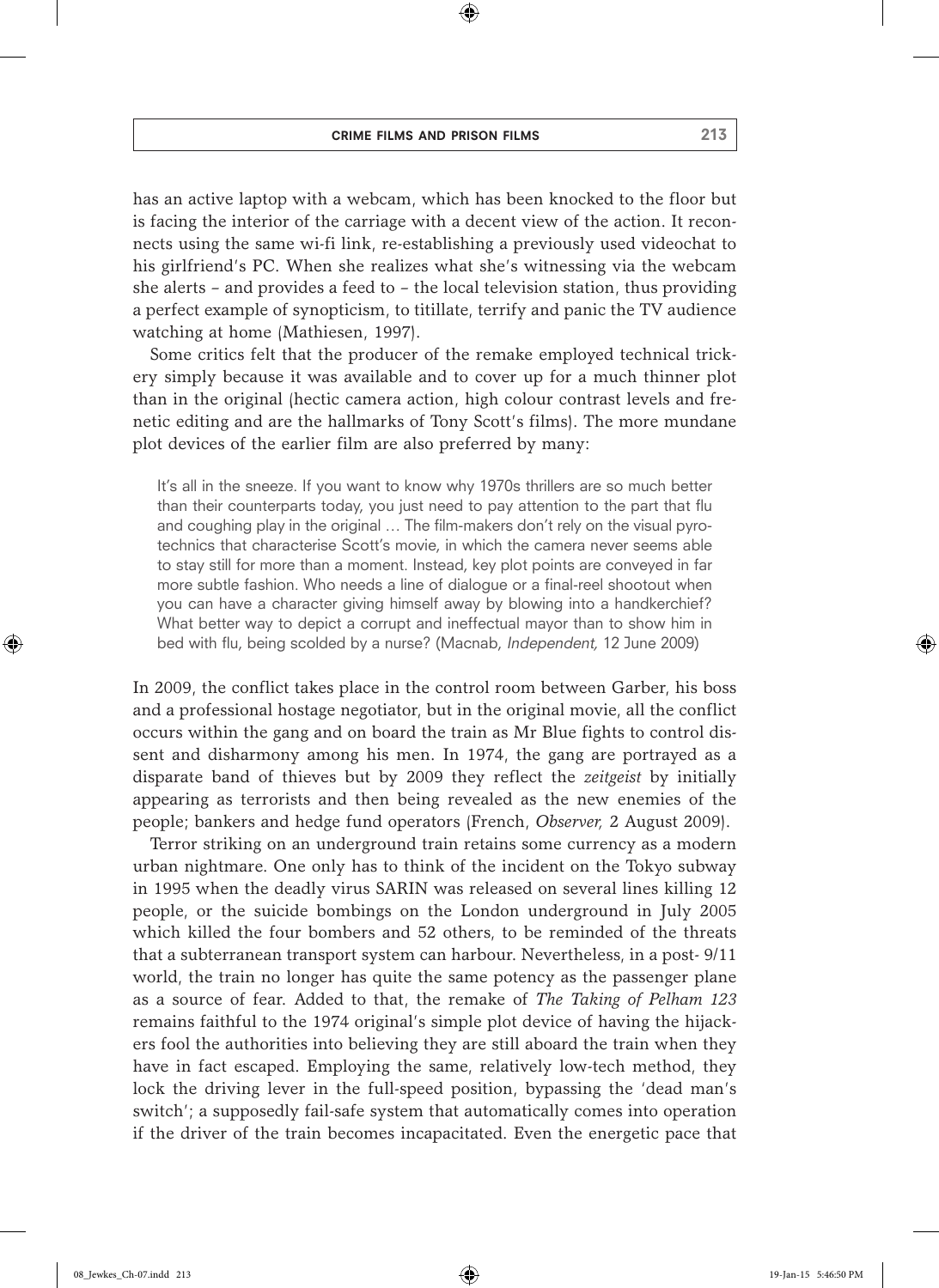| 214 | <b>MEDIA &amp; CRIME</b> |
|-----|--------------------------|
|     |                          |

 $\textcircled{\scriptsize{*}}$ 

is maintained throughout Scott's version and the obligatory high-speed chase at the end of the film (a new addition since the 1974 version) do not prevent the remake from having a rather quaint, old-fashioned feel. Most surprising of all is that Scott's film makes no reference to 9/11 itself:

Tony Scott's version of The Taking of Pelham 123 makes one very curious omission. It doesn't foreground at all the event that changed everything – the September 11, 2001 attacks on the World Trade Center. This gives the film's portrayal of New York a time-warp feel. The hijackers and the cops alike both seem to be playing by oldfashioned rules. We're not in the realm of suicide bombing or apocalyptic destruction. The robbers want a ransom, not necessarily to bring western democracy tumbling down. (Macnab, Independent, 12 June 2009)

This omission is especially puzzling because, although much of the action takes place beneath New York, *The Taking of Pelham 123,* like so many other films, is in part a fable about the city itself. As the *Independent* film critic implies, the character of the city mayor is an allegory for the state of the city itself. In the original film, the mayor is a neurotic, bloated and sickly figure who can be read semiotically as a symbol of the bureaucratic mess that New York was in, and of the US's political vulnerabilities following the Vietnam War and Watergate scandal. The original screenplay is rife with references to the instabilities troubling New Yorkers (*We don't want another Attica do we?*, in reference to the most serious prison riot in US history which occurred in 1971; *There's another strike taking place*; *The city is broke*). According to Macnab (2009), New York was a city 'coming apart at the seams', it had 'something apocalyptic about it'; a sense of urban unease later captured in extreme form in *Escape From New York* (1981) in which the whole city becomes a maximum-security prison. In the remake of *The Taking of Pelham 123* the mayor (played by James Gandolfini of *Sopranos*  fame) has become a slick, sardonic, financially savvy figure in control of his technologically sophisticated multi-media environment, and New York is similarly clean-cut and efficient (even the train carriages are remarkably free of graffiti). The final shots when the action moves above ground are unashamedly sentimental and are perhaps the most telling – if still somewhat oblique – reference to the legacy of 9/11. Flying in a helicopter over the beautifully-lit Manhattan skyline at sunset, the official hostage negotiator remarks to Garber that the city's beauty reminds him of what he's fighting to preserve.

## **Discussion**

The analysis above has highlighted some of the differences between two versions of a film separated by 35 years, and what they have to tell us about

♠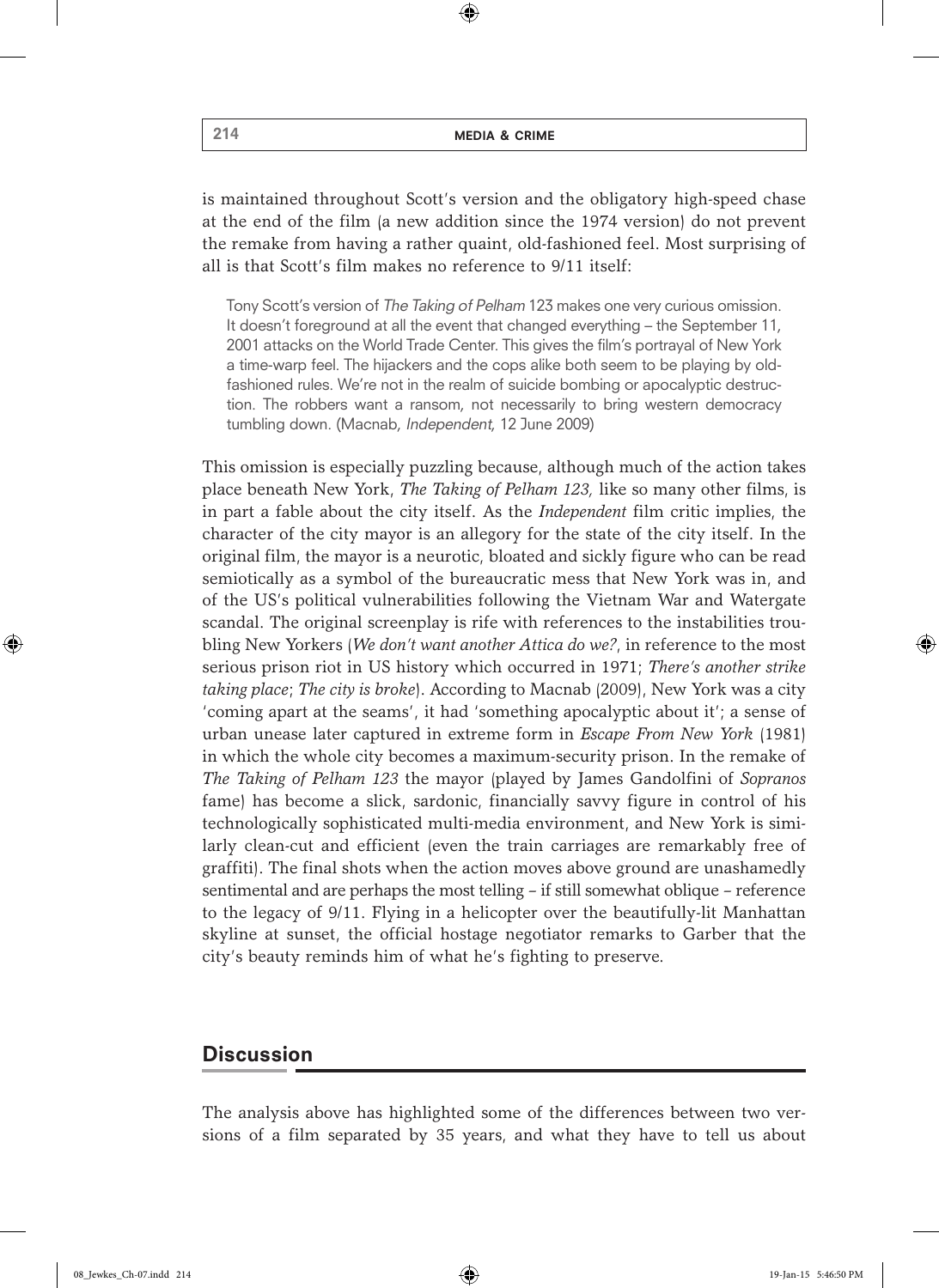⊕

changing perceptions of, fears about, and attitudes to, crime. To broaden this discussion and generalize somewhat, the films of the 1960s were about art burglars, jewel thieves, bank robbers or Cold War spies, and the individuals that perpetrated them were essentially gentleman (usually English) who played by the rules. Crime was cool and the movies of this period were filled with dashing heroes, dastardly villains and glamorous but merely decorative women. However, by 1970, fears about violent, inter-personal crime were increasing and the shock of rising urban crime rates in the US was hitting home – literally. In 1969 the murder of Sharon Tate (an American actress and wife of film director Roman Polanski who was heavily pregnant at the time of her death) and four others at Tate's home and then, two days later, the equally brutal murder of Rosemary and Leno LaBianca in their home, stunned and repulsed the American public. It was reported that the gang that committed the crimes – Charles Manson and his 'family' of followers – had precipitated the murders by breaking into several homes; sometimes stealing items, but sometimes simply moving them around in what they called 'creepy crawlies'. The violation of the domestic space – particularly these homes in attractive, suburban, affluent neighbourhoods – have since become the theme of countless crime and horror movies (*The Last House on the Left*, 1972, remade in 2009; *Funny Games*, 1997, remade 2007 and *Panic Room*, 2002) (Simon, 2009; cf. Lowenstein, 2005).

As discussed elsewhere in this chapter, the 1970s also gave rise to several cop and private eye movies concerning a lone man taking on conspiracies and corruption by state, municipal and police organizations (*Dirty Harry*, 1971; *Chinatown*, 1974). By the 1980s the maverick police officer was still around but by now he had morphed into an all action hero with an excessive physique to make up for his limited dialogue. It is somewhat ironic that the US state which has chosen to pursue the most emotive, passionate and retributive approach to crime control (Barker, 2009) is California, the home of the movie industry and the state governed by Arnold Schwarzenegger who once played *The Terminator* (1984). Another iconic cop film of this period, cited in many policy documents, academic studies and media reports, is *Robocop.* Released in 1987, *Robocop* summed up the changes in policing that many felt were overdue. In the UK, a series of civil disturbances had demonstrated how ill-equipped police officers were to deal with large-scale disorder (they infamously faced rioters in Brixton, London in 1981 armed only with truncheons and dustbin lids) and there were growing demands for the police to get 'tooled-up'. As riot shields, full-face helmets, rubber bullets and tear gas were introduced and the term 'zero tolerance policing' was imported from the United States, many commentators made comparisons between law enforcers and the police cyborg of the film. The motif still retains sufficient currency for documentary maker Roger Graef to observe in 2009 (following a public demonstration which the police were accused of handling with undue force; analysed in Graef's Channel 4 film *Dispatches: Ready for a Riot*) that 'Police dressed up as Robocop act like him too' (*Independent*, 18 October 2009).

♠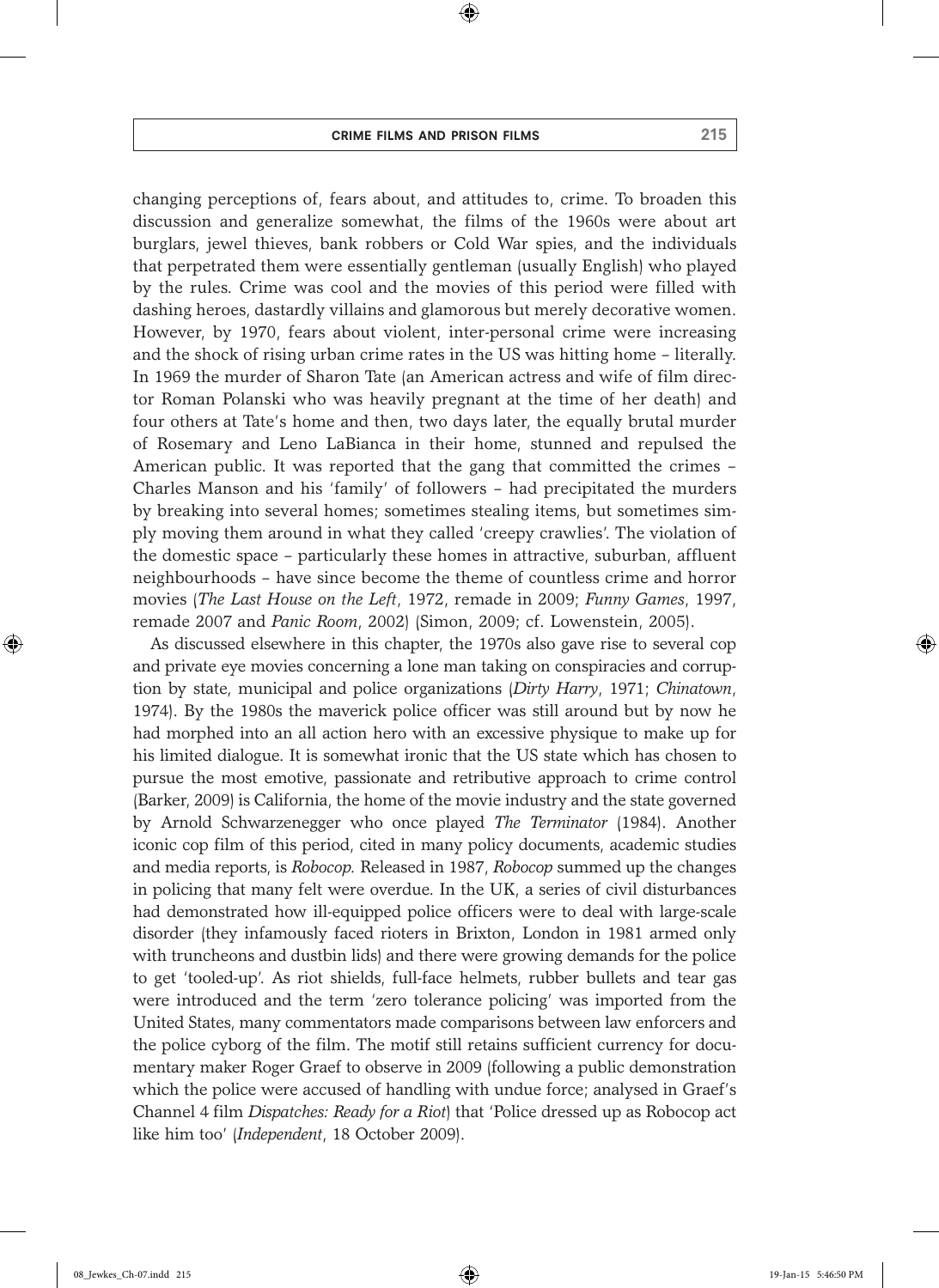216 media and the MEDIA & CRIME

 $\textcircled{\scriptsize{*}}$ 

The early 1990s saw the rise of the serial killer movie (*Silence of the Lambs*, 1991; *American Psycho*, 1991; *Se7en*, 1995) which Jarvis (2007) argues was closely linked to the rise of a voracious consumer culture: society's greed and vanity in this period was transmuted into themes of cannibalistic consumption, orgiastic gluttony and fetishism in the movies. The decade also brought another kind of 'excess' – computer-generated imagery (CGI) – to most films, although the decade closed with an exceedingly low-budget riposte to CGI – *The Blair Witch Project* (1999) – a horror film made to look like a grainy, home movie and seeking to emulate the *realism* of documentaries. Since then, movies (at least movies aimed exclusively at adults – we'll leave aside the pirates and magicians who have conquered the box office in recent years) have been dominated by technology, terrorists, military combat, environmental disasters and other apocalyptic global threats to the human race.

To an extent, this is simply art imitating life and life imitating art. Stories in cinema run parallel to stories in the news and film-makers are merely picking up on the issues that audiences will recognize and which provoke the strongest reactions. Hence, many of the themes that have been highlighted in this chapter – drama; predictable storylines and themes; a simple narrative arc; masculine individualism, autonomy and lack of normative social ties; the risk of random, violent (and sexual) crime; the importance of A-list celebrity actors, etc. – all spectacularly and graphically portrayed thanks to the technological tool-box at directors' disposal – are precisely the values that news journalists use to structure their reporting of crime (see Chapter 2). It is not surprising that the spate of films about children being left unsupervised by their parents (most famously, *Home Alone*, 1990) coincided with several real-life 'home alone' cases, or that recent cinema releases have reflected contemporary moral panics, including a sensitively-handled movie about the rape and murder of a little girl by a paedophile neighbour (*The Lovely Bones*, 2009) and a film about a four-year-old child abducted from her apartment, the release of which was postponed when Madeleine McCann disappeared (*Gone Baby Gone*, 2007).

# Concluding thoughts

The question of what makes a film a crime film is a tricky one and this chapter – by including pirate movies, Westerns, prison films and documentaries – has pushed the definition about as far as is possible. But the truth is that there are few films which contain zero visual references to crime, deviance, anti-social behaviour, policing, punishment, justice, or any number of other criminological themes. Is *Superman* a crime film? Or *Some Like It Hot*? What about *The Truman Show*?

♠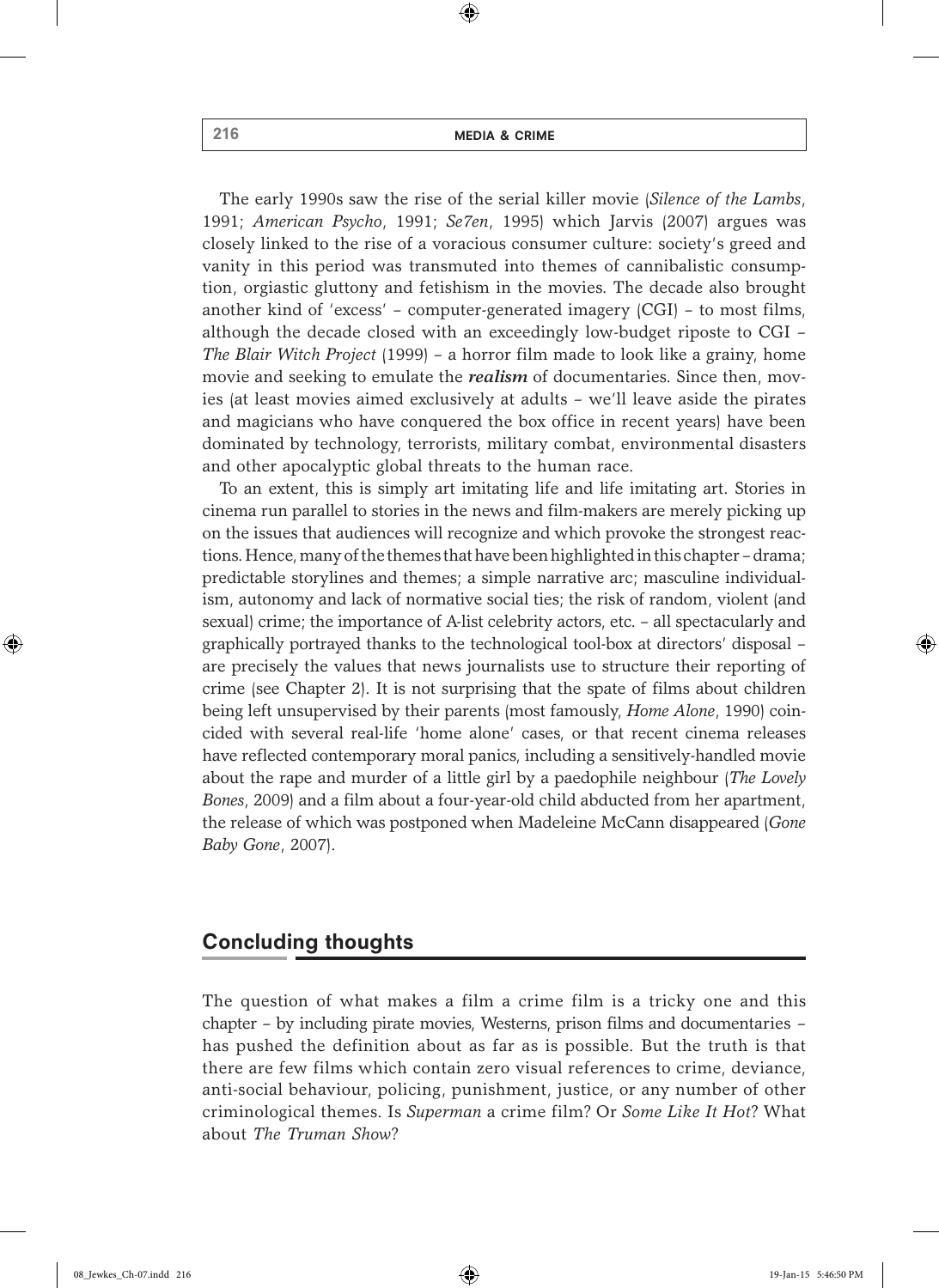⊕

While academics attempt to address the thorny question of why people become criminals via recourse to competing theories such as 'rational choice', disadvantageous life chances, genetic predispositions, environmental factors, and so on, crime films offer a similarly diverse range of motivations for criminal behaviour. Gangster, pirate and outlaw movies link crime to a sociopathic alienation from a remote or uncaring society combined with excessive vanity or megalomania. Private eye and classic cop films blame institutional corruption or a malfunctioning system. Modern police films link criminal behaviour to psychopathy. Heist movies and kidnap films peg it on simple greed. Film noir blames sexual victimization by a predatory femme fatale. British films use class, and sometimes race, to explore how the disenchantment of those who are economically and culturally at the margins of society can turn into aggression and violence. For the criminologist the themes of crime films may overlap with their academic interests but, equally, their appeal might be that they deal with matters beyond the range of academic criminology:

Philosophically, [crime films] raise questions concerning the nature of good and evil. Psychologically, they encourage viewers to identify with victims and offenders – even serial killers – whose sexualities, vulnerabilities and moralities may be totally unfamiliar. Ethically, they take passionate moral positions that would be out of place in academic analyses. Crime films constitute a type of discourse different from academic criminology, one with its own types of truth and its own constraints. (Rafter, 2007)

In fact, part of the appeal of writing scholarly treatments of crime movies may also be that they permit more passion and moral positioning than most 'criminological' subjects; certainly, academic analyses of film usually betray the personal predilections of the author. All of which leaves me slightly puzzled as I realize that I have come to the end of this chapter without mentioning my own favourite crime film: *Battle Royale* (2000). Directed by Kinji Fukasaku, the movie is a kitsch Japanese take on teenage delinquency which contains cartoonish, bloody brutality similar to that seen in Quentin Tarantino's movies (Tarantino has discussed in many interviews his debt to Fukasaku and his son, Kenta Fukasaku, who wrote the screenplay). The film has a simple plot. While on a school field trip, 42 students are taken hostage and find themselves on a remote island where they must play a fascist government sponsored game called Battle Royale. Each is made to wear a collar which will explode, killing them instantly, if they break any rules, and each is randomly assigned a different weapon and told that they must fight each other to the death. They have three days to kill each other until one survives – or they all die. The film has a quality which is part video-game and part reality TV. What does *Battle Royale* tell us about its socio-political context and about public attitudes to crime in the 21st century? Must it be viewed differently in the light of the ghastly events on Utøya island in July 2011, described in Chapter 2? These are discussions that will have to wait for another time …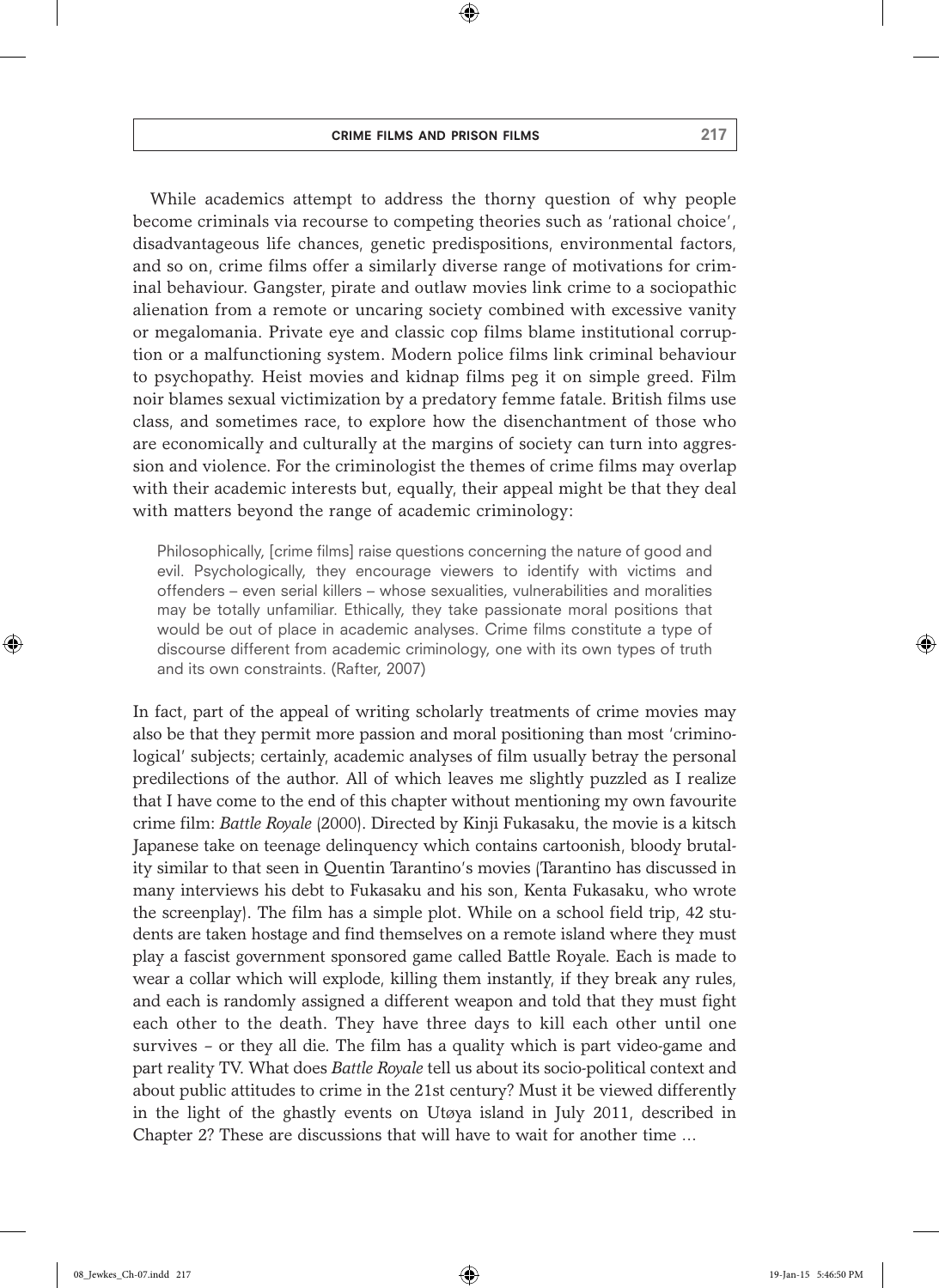#### 218 media & crime and media & crime

 $\textcircled{\scriptsize{*}}$ 

# Summary

- This chapter has attempted to account for the enduring appeal of crime and prison films, both to scholars of media criminology and to the wider public. It has offered several possible explanations for their attraction to audiences, ranging from an appeal to everyone's innate desire to be deviant, to a cathartic satisfaction in seeing offenders get their just deserts.
- It has been argued that a relatively small number of generic themes dominate crime film. This chapter has chosen to focus on three: masculinity, autonomy and the city, all of which are examined via some of the most popular sub-genres including: the Western, the gangster movie, the pirate film, the spy franchises, the classic American cop movie, the private eye or film noir, and gritty British cinematic realism.
- The 'prison film' has been included because of its sheer popularity and longevity. It has been noted that, while most academic scholars are content to analyse crime films without going much beyond their entertainment value, there have historically been greater demands of prison films to educate and influence the public on matters of penal reform. It is generally recognized, however, that prison films have on the whole not succeeded in this endeavour and have instead continued to create and perpetuate stereotypes of prisoners as a dangerous and violent underclass.
- The documentary has arguably had more success in informing the viewing public about the pains of imprisonment, although its claims to realism may be compromised, as the discussion of Apted's 'Up' films has demonstrated. Like other forms of ethnography, the documentary cannot be separated from the beliefs, motives and agenda of its originator; and, like all other media content, the documentary also has a mission to entertain.
- The cinematic remake has much to tell us about changing socio-political climates and attitudes to crime and punishment over the decades. Our discussion of two versions of The Taking of Pelham 123, made three decades apart, illustrates the ways in which audience's perceptions of offenders, crime, the police and other authorities, have evolved; the different entertainment imperatives that viewers bring with them; and the sentimental affection with which New York is held, especially since 9/11.

# STUDY QUESTIONS

- 1. Reflect on some of your own favourite crime and prison films and why it is that you enjoy them. In what ways do you think your responses might be different to those of your parents' and grandparents' generation?
- 2. Write a review comparing an original crime film and its remake. From this comparative analysis, what can you observe about emerging social anxieties and

♠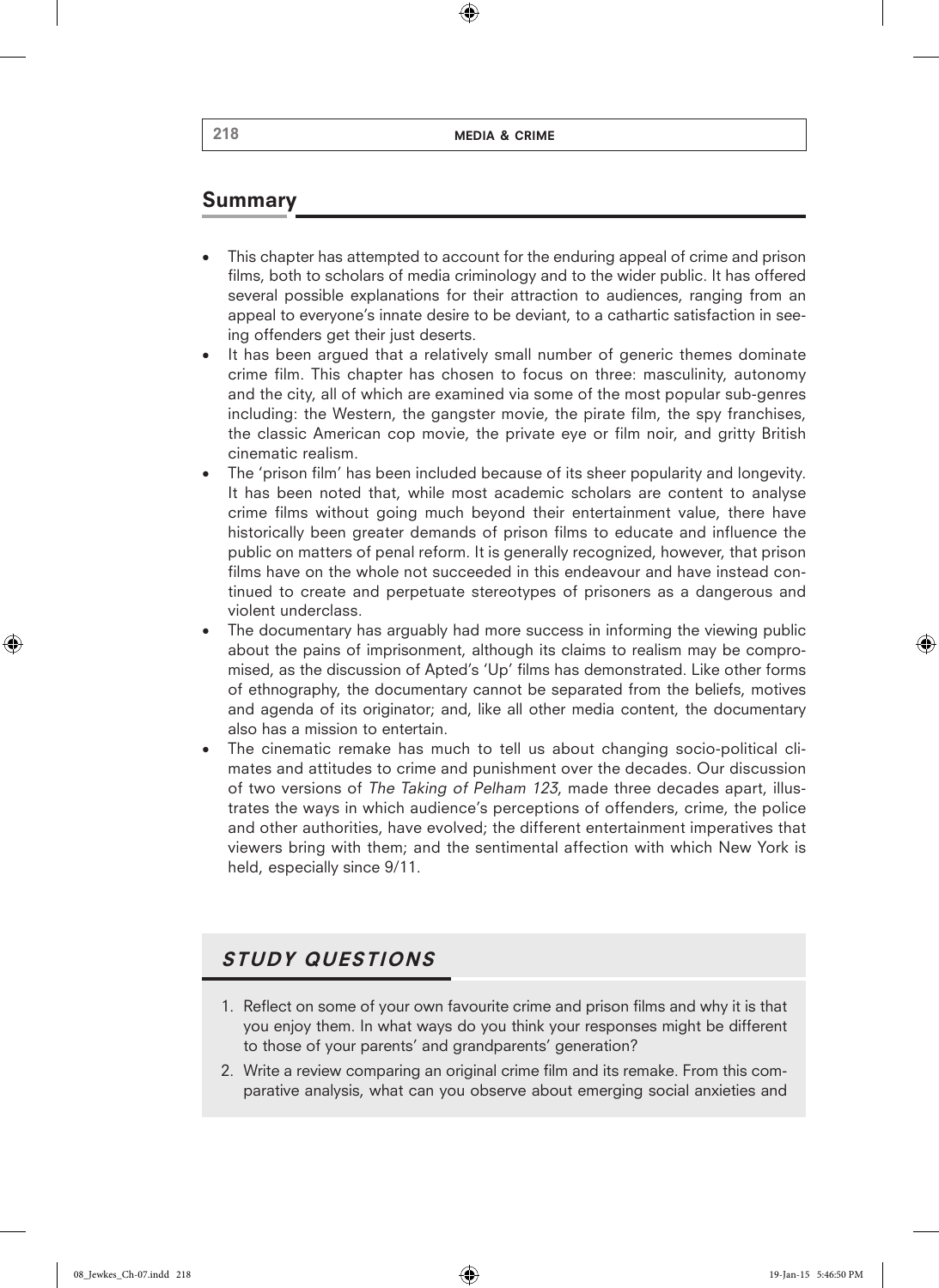$\textcircled{\scriptsize{*}}$ 

changing attitudes to crime and justice over the years covered by the two films you have reviewed?

- 3. Given this volume's earlier discussions about media influence and effects (and the problems with making causal links between screen violence and real-life offending behaviours) how would you characterize the relationship between crime movies and criminals?
- 4. Why have prison movies, despite their popularity, failed to inform penal reform agendas? Do you agree with Rex Bloomstein that documentaries such as those he produces have greater potential to change public perceptions of prisoners and lead to less punitive attitudes more widely?

# FURTHER READING

Just as there are a vast amount of crime films to choose from, there seems to be an almost equally daunting array of academic commentaries on them, making any particular recommendations appear highly subjective. However, since first writing this chapter, one excellent book has been published which I would thoroughly recommend: Rafter, N. and Brown, M. (2011) Criminology Goes to the Movies: Crime Theory and Popular Culture (New York University Press). In this, the authors base each chapter on a criminological theory and apply it to a famous Hollywood movie, so, for example: Strain Theories and Traffic; Feminist Criminology and Thelma and Louise. Although, like this chapter, inevitably highly selective in the films they discuss, Rafter and Brown provide an inventive and very readable treatment of many of the theories discussed in Chapter 1 of this volume. Other than that, I will limit my suggestions to the two books I found especially useful: Leitch, T. (2002) Crime Films (Cambridge University Press); and Mason, P. (ed.) (2006) Captured By the Media: Prison Discourse in Popular Culture (Willan/Routledge). In addition, I would urge readers to follow up the references to some of the criminologists mentioned here who have written about film, among them, Mike Nellis, Jamie Bennett, Michael Fiddler, Richard Sparks, Eamonn Carrabine, Michelle Brown and Nicole Rafter; and some of the media/cultural theorists who are interested in crime movies, including Martin Parker, Steve Chibnall and Brian Jarvis.

### **Notes**

1. The titles of many prison films about women give an indication of their agenda, among them: Girls in Prison (1956), Women in Cages (1971), The Big Doll's House (1971) and Chicks in Chains (1982). There are, however, exceptions, including Yield to the Night (1957) which starred Diana Dors as the

⊕